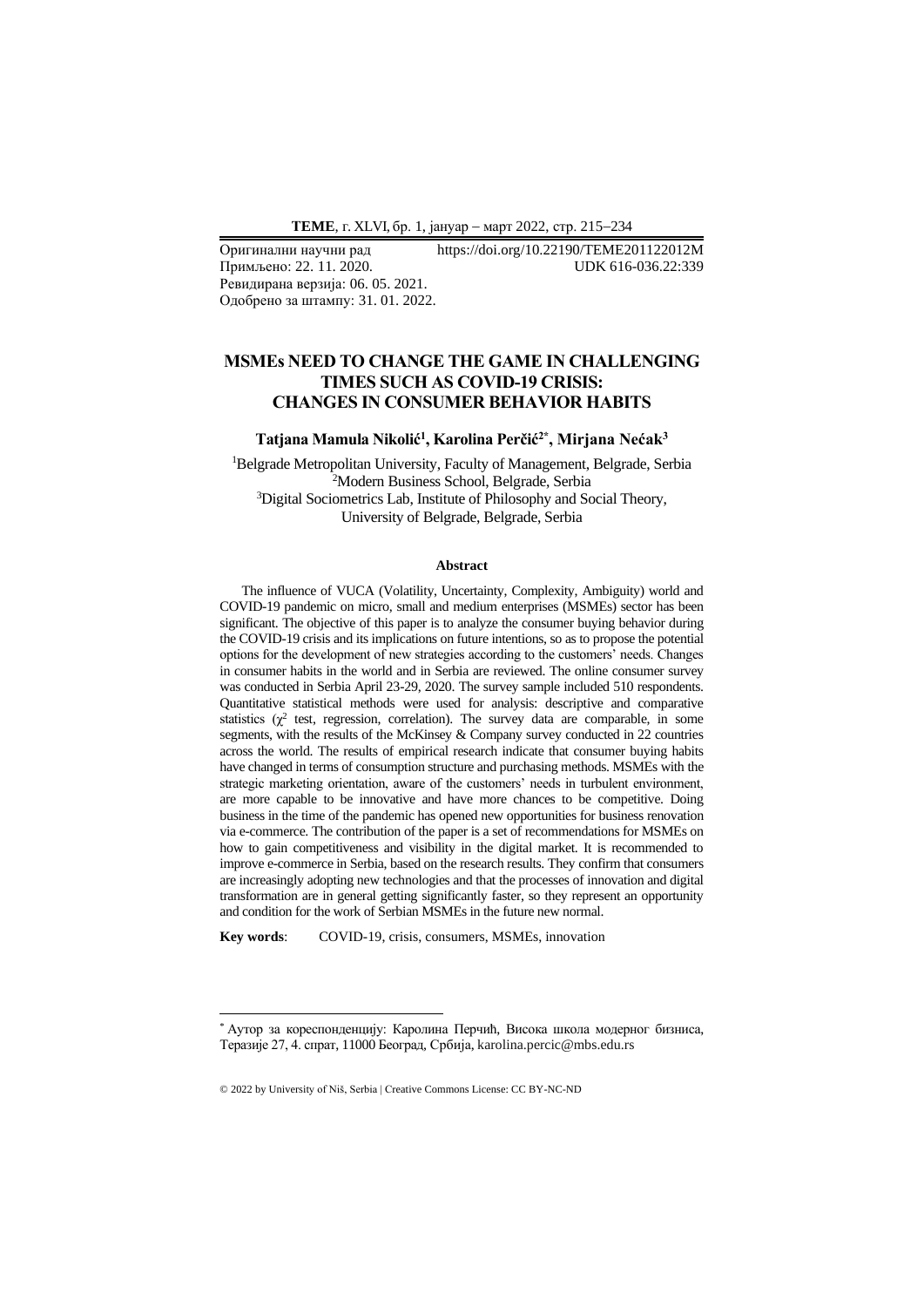## ММСП МОРАЈУ ДА ПРОМЕНЕ "ИГРУ" **У ИЗАЗОВНИМ ВРЕМЕНИМА КАО ШТО ЈЕ КРИЗА КОВИД-19: ПРОМЕНЕ У НАВИКАМА ПОНАШАЊА ПОТРОШАЧА**

#### **Апстракт**

Утицај VUCA света (нестабилност, несигурност, комплексност, двосмисленост) и пандемије ковид-19 на сектор микро, малих и средњих предузећа (ММСП) су значајни. Циљ овог рада је анализа понашања потрошача у куповини током кризе COVID-19, као и њихових будућих намера, како би се предложиле потенцијалне опције за нове развојне стратегије које су у складу са потребама потрошача. Разматрају се промене у навикама потрошача у свету, и у Србији. Онлајн анкета потрошача спроведена је у Србији, од 23. до 29. априла 2020. године. Узорак обухвата 510 испитаника. Приликом анализе су коришћене квантитативне статистичке методе: дескриптивна и компаративна статистика (χ2 тест, т-тест, регресија, корелација). Резултати анкете су, у неким сегментима, упоредиви са резултатима анкете McKinsey & Company, према којој је спроведено истраживање у 22 земље широм света. Резултати емпиријског истраживања указују да су се потрошачке навике промениле у погледу структуре потрошње и метода куповине. ММСП са стратешком маркетиншком оријентацијом, свесни потреба купаца у турбулентном окружењу, способнији су да буду иновативни и имају више шанси да буду конкурентни. Пословање у време пандемије отворило је нове могућности за реновацију пословања путем е-трговине. Допринос рада је скуп препорука за ММСП о начину стицања конкурентности и видљивости на дигиталном тржишту. Препоручује се побољшање е-трговине у Србији, на основу увида у резултате истраживања, која потврђују и да је усвајање нових технологија од стране потрошача убрзано, као и да су процеси иновација и дигиталне трансформације у целини значајно убрзани, па представљају прилику и услов за рад српских ММСП у будућем new normal.

**Кључне речи**: ковид-19, криза, потрошачи, ММСП, иновације.

#### *INTRODUCTION*

In times of crisis, such as the COVID-19 pandemic, companies face serious problems, from the need to change the way of doing business and digitalization, through change of the complete functioning of the business world and the introduction of a contactless economy, all the way to the reduced purchasing power of consumers and broken supply chains. The research subject of this paper is the way of doing business of micro, small and medium enterprises (MSMEs), on the one hand, and consumer behavior, on the other hand, during the pandemic in the world and in Serbia. As doing business of the organization is directly related to consumers, on which the success of the organization depends, these two aspects will be the subject of work, in order to establish the degree of change - innovations, which are necessary in the crisis, and guidelines for MSMEs for rapid adapting to new working conditions. The purpose of this paper is to emphasize the importance of innovation and adaptability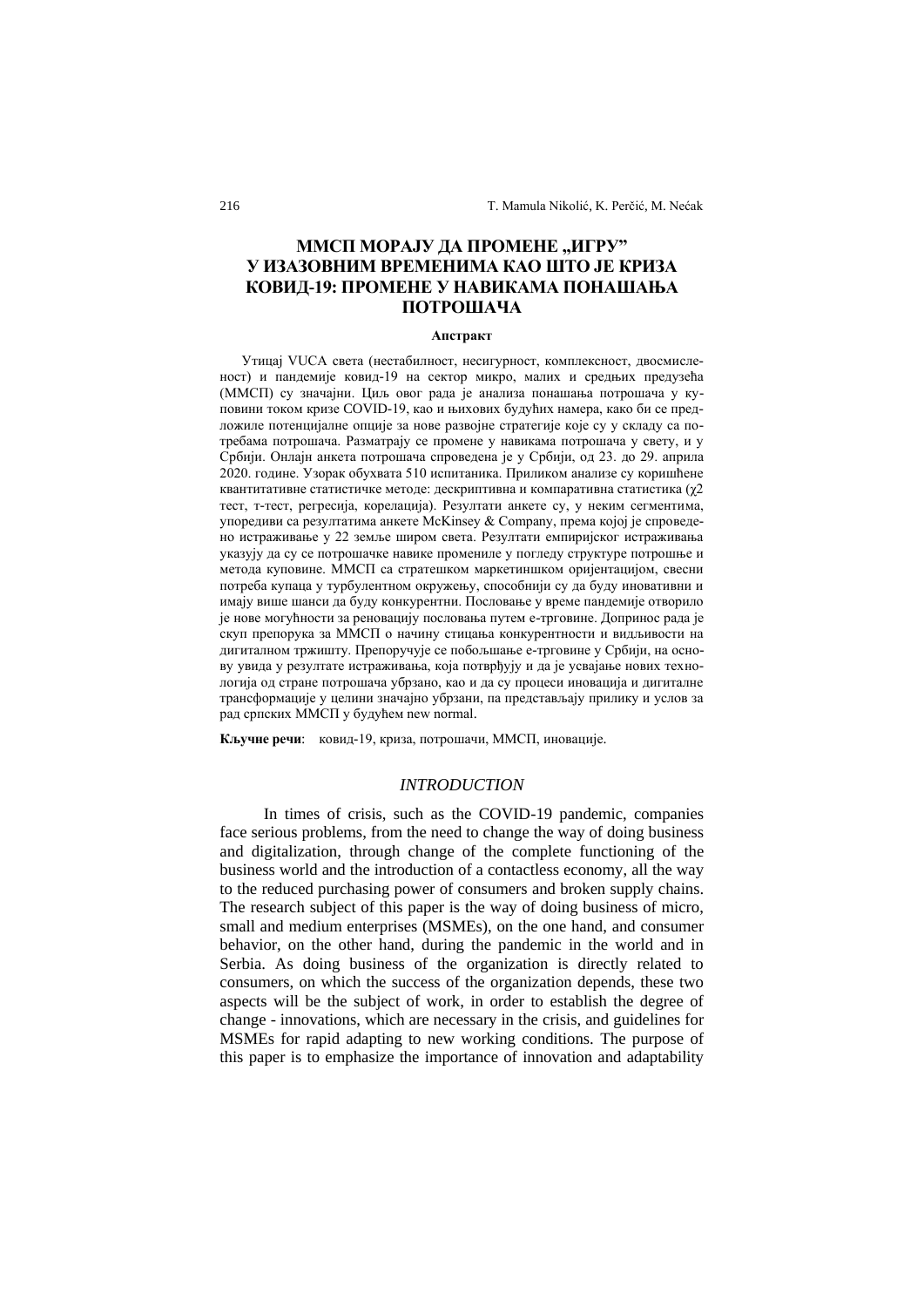to e-commerce as a response not only to the crisis period, but also to the "new normal". The term "new normal" means a new way of life and work of people.

Crises of any type have become an integral part of business activity and responses to them could make the difference between survival and failure. Taking the COVID-19 pandemic as a starting point, this study aims to investigate how consumers of Serbia coped with COVID-19 at the beginning of this crisis. Based on that, a conceptual framework is proposed, which highlights that MSMEs should flexibly adopt their business towards online marketing processes and practice to satisfy customers' needs.

The contribution of the paper is the research on the level of consumption and intended consumption of certain groups of products and services by consumers in Serbia. It is in some segments harmonized with McKinsey research, which contributes to the comparability of results. Researched customers' buying behaviors during COVID-19 and future ebuying intentions in Serbia present a guideline for a possible area of production to which MSMEs in Serbia can be redirected, while accelerating introduction of innovation and digital transformation.

#### *INFLUENCE OF PANDEMIC ON DOING BUSINESS OF MSMES*

According to the International Labour Organization (ILO, 2020) small and medium size enterprises are the most vulnerable economic group. McKinsey (2020d) researches conducted in the USA and Great Britain confirm this finding. According to World Bank (2020) report SMEs play a major role in most economies, particularly in developing countries. They represent about 90% of businesses and more than 50% of employment worldwide. Formal SMEs contribute up to 40% of national GDP in emerging economies. In Serbia, 56.7% of national GDP came from SMEs in 2017 (Mitrović, Polcyn & Trifunović, 2019: 593). These numbers are significantly higher when informal SMEs are included. MSMEs are also important from the aspect of employment because MSMEs are those who contribute to decrease of the global unemployment. Sustainable MSMEs create more productive employment and decent work than any other enterprise size class. However, these enterprises are extremely vulnerable to external shocks and poor business environments. On the other hand, according to many studies, it is MSMEs that have the opportunity to show their flexibility and resilience in crisis situations.

Agility is as characteristic of MSMEs as much as vulnerability. According to the ILO (2020), as many as 49% of companies have reduced the production of products or services, 29% of them have introduced online marketing, sales and delivery channels, 20% of companies have responded to new demand (for masks, disinfectants, etc.), 12% of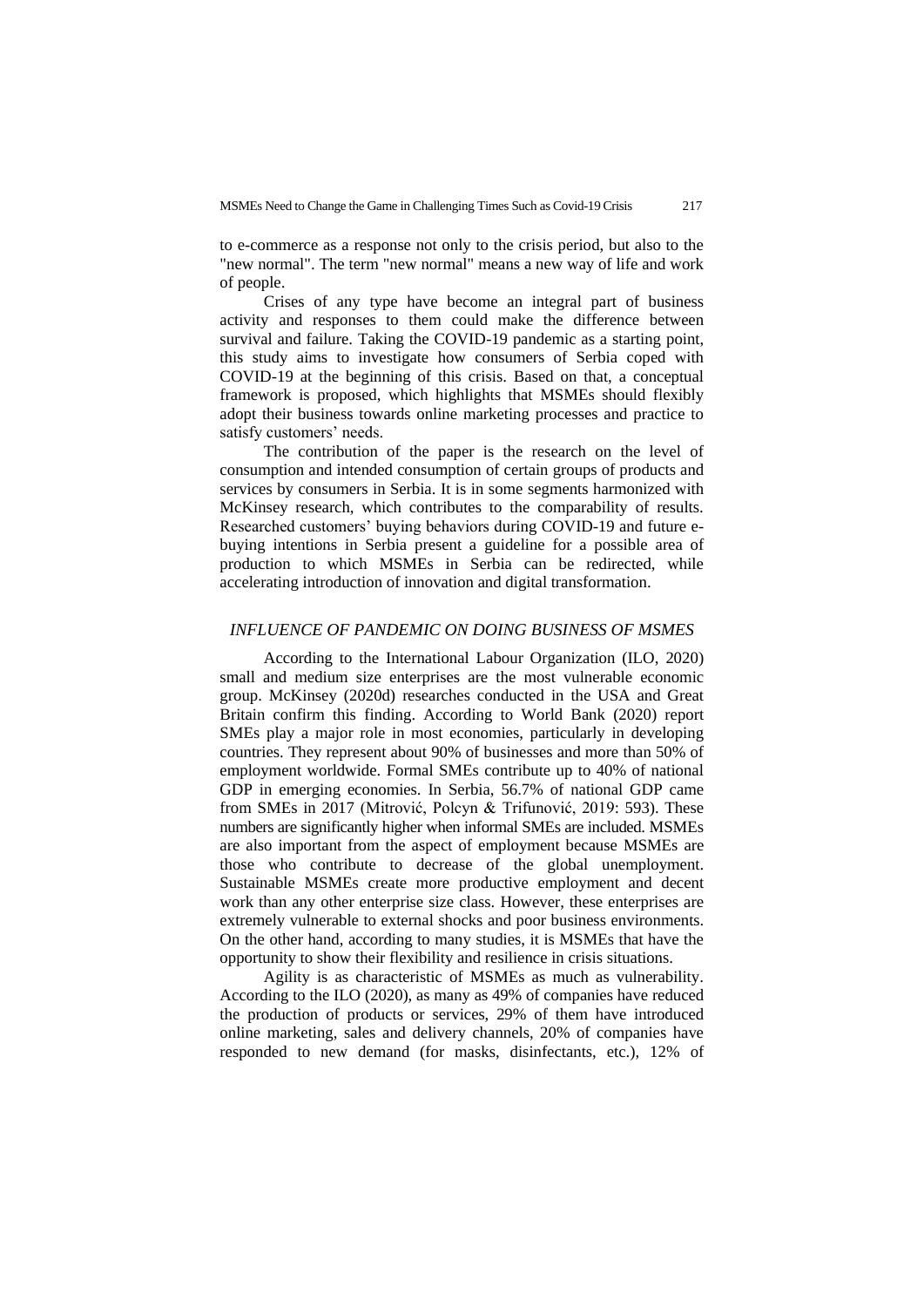companies increased production in response to higher demand. Nevertheless, 30% of MSMEs diversified their sales channels and about 50% of micro enterprises and 31% of SMEs diversified their products and sales channels.

According to the report of International Trade Centre (2020), it is difficult to foresee how the pandemic and sanitary measures to manage the crisis will evolve over the coming months. In Serbia projected supply chain export loss is the biggest in the following sectors: machinery, plastics and rubber, ferrous metals, mineral products and metal products. Women employment is jeopardized in all sectors.

Affected by problems of logistics blocks, labor shortages, and drops in demand, 80% of Chinese SMEs temporarily closed at the time of the first wave of interviews in February 2020 (Dai et al., 2021). Understanding the challenges of reopening is essential for designing appropriate policies to help SMEs find solutions to the issues that hamper them and navigate through this tough time.

In Serbia, the Serbian Association of Employers conducted a survey in April 2020, which shows that micro and small companies are the most vulnerable to new market opportunities. However, more than 80% of enterprises managed to continue their business by adapting indoors working conditions or through teleworking, and 90% of companies were forced to change their business model in order to respond to the decline in turnover (70% on average), supplier relations and the appropriate employee profile.

There are some studies conducted in Serbia, Pakistan, Ghana, Saudi Arabia, Egypt during early stage of COVID-19 that showed that SMEs have moved their employees to work from home, supply chain disruptions have occurred and SMEs faced insufficient workforce utilization, reduction in business hours, production disruptions, limited access to resources (Behara & Đuričin, 2020; Aduhene & Osei-Assibey, 2021; Aftab, Naveed & Hanif, 2021; Nurunnabi, 2020; Zaazou & Salman Abdou, 2021). In some countries some assistance from government support was given to SMEs like in Malaysia (Mustapa & Mohamad, 2021) and Ghana (Dayour, Adongo, Amuquandoh & Adam, 2020).

## *CRISIS AND NEW PARADIGM/LOGIC OF MARKET*

The crisis requires each individual, but also the company as a whole, to change and adapt to the new situation, to radically change and (re)define the logic/paradigm of doing business by identifying new sources of value and competitive advantage (Vlašić, Gugić, Kesić & Keleminić, 2020: 32). This change also conditions a change in the management logic of the organization and processes. Business models should be harmonized with the new paradigm, which can differ between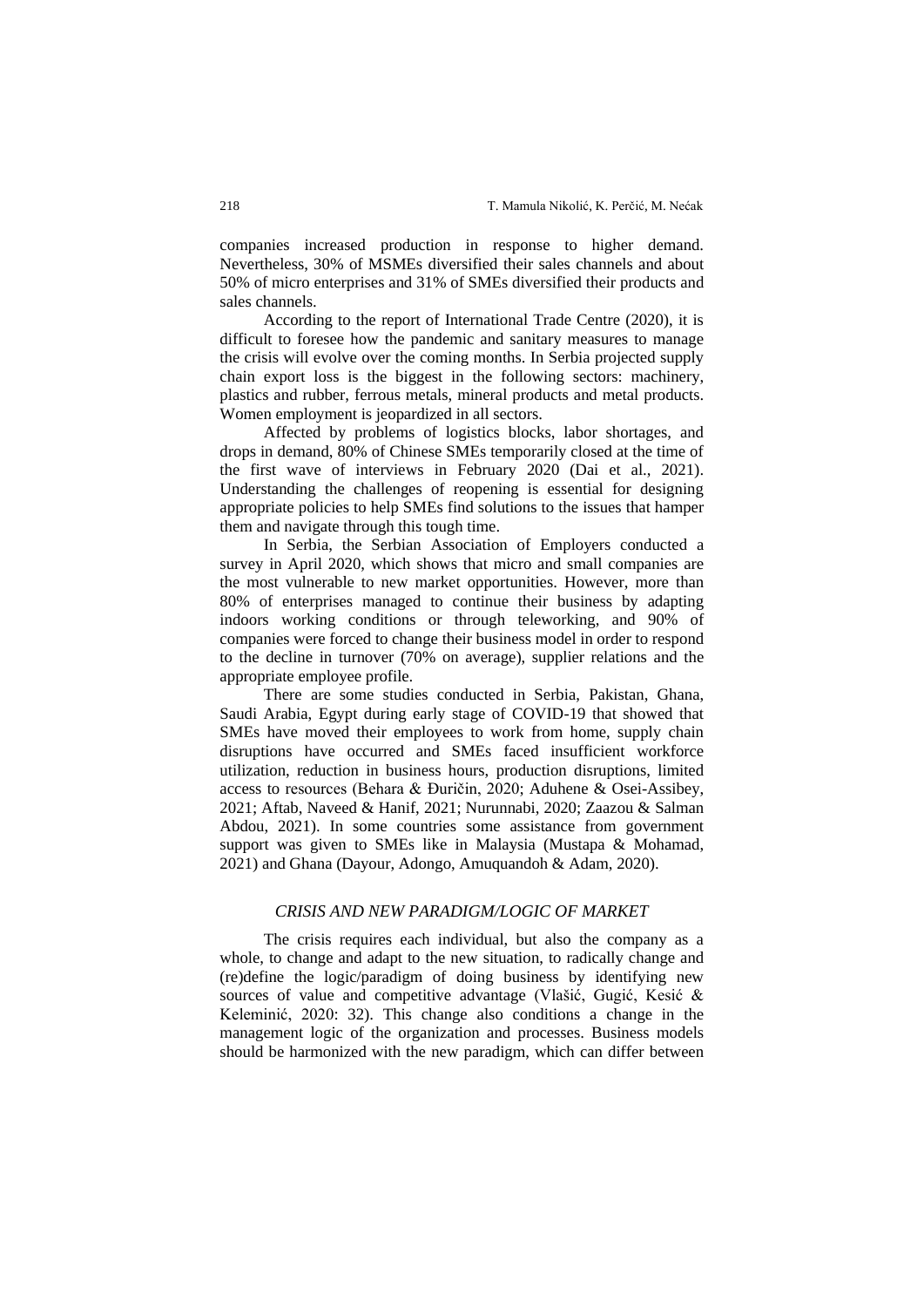industries, but also within the same industry. Thus, it is possible that within the same industry (e.g. entertainment industry) the crisis affects some negatively (e.g. concerts, clubs, cinemas, theaters, etc.), while others are positively affected (e.g. services of streaming films and music, and similar). In general, the crisis is affecting actors who offer products and services related to remote solutions, both for purchasing and consuming products/services. Companies should take into account the growing positive attitude of consumers towards information sharing, which creates an opportunity for new business models and these require functioning through full transparency (Rogers & Cosgrove, 2020).

All indicators so far show that in the coming period and in the VUCA world there will be a turnaround in consumer behavior, with new opportunities for businesses (contactless economy, teleworking, e-commerce and renovated logistics). This inevitably entails the readiness and ability of companies to introduce innovation, open and interdisciplinary cooperation *(Crowdsourcing)* (Von Krogh, Kucukkeles & Ben-Menahem, 2020), as well as to respond quickly to the needs of end users. As a result of one of the ways in which small producers/providers reacted after the introduction of quarantine and closure of physical shops and markets, emarkets have appeared - pages on social networks that connect producers and consumers directly.

The crisis has led to drastic changes in the interaction of organizations with consumers - from the transition to digital teaching, through the licensing of Amazon's *Just Walk Out technology* (Luo & Galasso, 2020), all the way to cultural institutions that have found the means to create, perform and connect with their audiences through online platforms.

## *INNOVATION AND DIGITAL TRANSFORMATION – THE GOOD SIDE OF THE CRISIS*

Innovation, proactivity and risk-taking play an important role in whether SMEs will survive and thrive during period of crisis. The more innovative and proactive the firm is, the less its operations are affected by the recession and the more risk-taking the firm is, the more its profitability is affected by the recession (Soininen, Puumalainen, Sjögrén & Syrja, 2012).

Viewed from a business perspective, innovation is one of the main drivers of growth that fosters competitiveness, opens up horizons and access to market (Mamula Nikolić, Popović Pantić & Muller, 2020). SMEs that are innovation-oriented will more easily overcome such turbulent crises and gain a market advantage (Mamula & Popović-Pantić, 2015: 63). The introduction of innovation in companies is not a simple or easy process, because it requires a change in the way of thinking and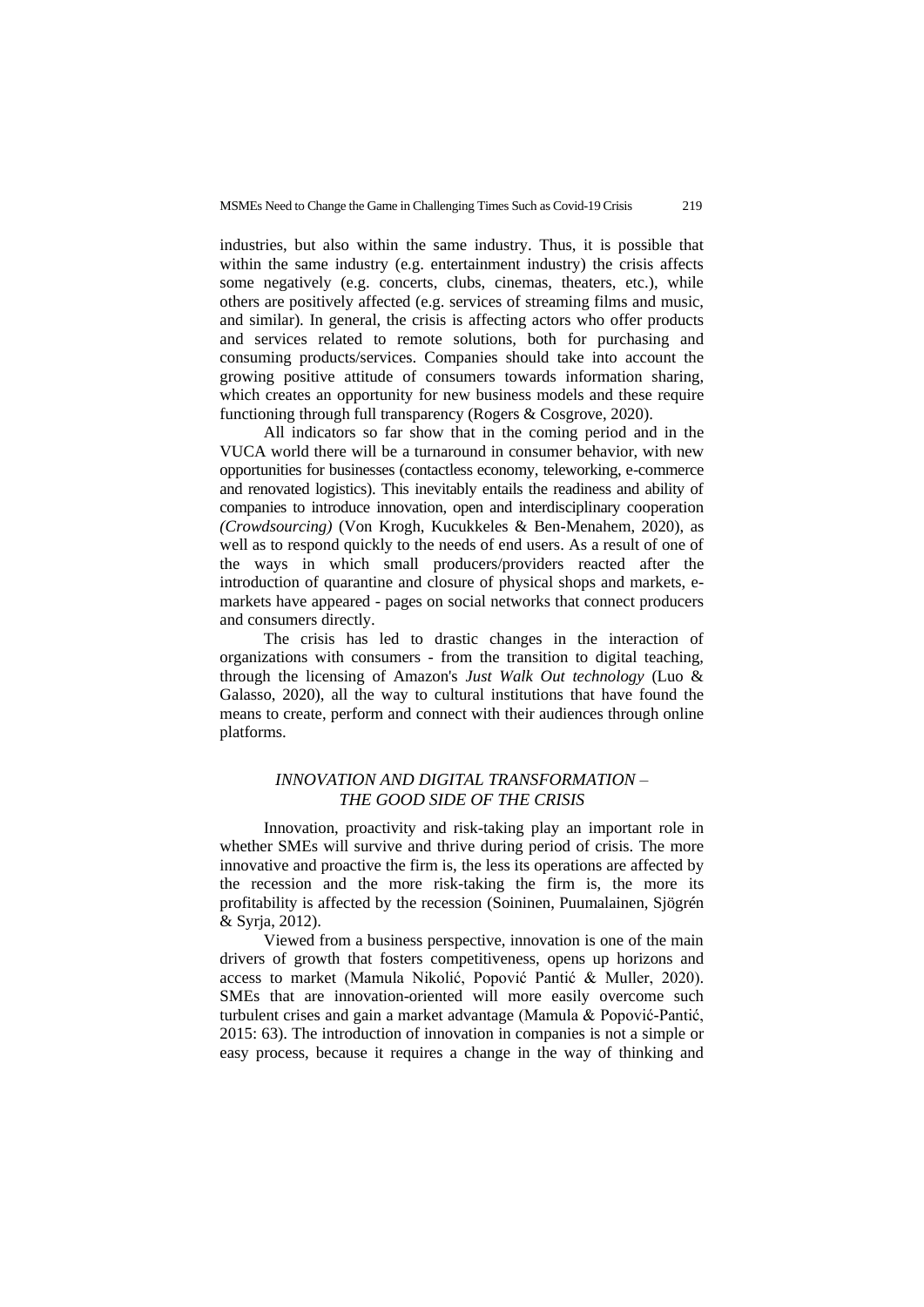doing business that comes from the ranks of the company, fundamentally changing not only the way of doing business, but also the roles and responsibilities of all employees (Sawhney, Wolcott & Arroniz, 2006: 79). Generally, information and communication technologies (ICT) affect people's lives in many ways. They act as a vector of economic growth and development, but also as a vector of transformation of society as a whole, where ICTs improve access to basic services and have significant potential for improving the quality of life (Nedić, Cvetanović & Despotović, 2018).

As a result of new challenges due to the impact of COVID-19 agile SMEs digitally transformed their business models due to changes in consumers' purchasing behavior. Consumers increased their purchase online as a result of national lockdowns and restrictions on movement (Gregurec, Tomičić Furjan & Tomičić-Pupek, 2021).

Digital transformation is a key enabler of future success or survival, by better connecting digitally with consumers and partners. Given the current increase in the use of digital technologies and services (Crnjanski, 2020), conditions have been created for increase in speed of digital transformation as well.

Adoption of digital sales channels is on the rise (McKinsey & Company, 2020a). Changes in consumer behavior caused by prevention measures and the turn to online shopping are a breeding ground for the accelerated development of e-business (Arora, Christiani, Dreischmeier, Libarikian & Yegoryan – McKinsey Digital, 2020). This means that it is the e-business that companies, especially MSMEs, must introduce through digital platforms (ILO, 2020: 6). The latest EUROSTAT report published in 2020 for 2018, among the EU-28, the percentage of enterprises making e-sales ranging from 11% in Bulgaria and Greece to 39 % in Ireland, followed by Denmark (34%), Sweden (33%), Belgium (31%) and the Czech Republic (30%). The results of the SORS (2019) survey for Serbia show that only 27.5% of companies in 2018 received orders (except for e-mail orders) via the Internet. Bearing in mind that over 70% of households in Serbia have an Internet connection, i.e. that almost 75% of individuals in Serbia use the Internet, it is sufficient enough that we consider e-business as a business model option. The basic question is how to turn an Internet user into an online customer. According to the same report of the SORS survey, during the last 3 months of 2018, 34.2% of Internet users bought or ordered goods via the Internet, which is not different from other European countries in the region, while ahead of most Balkan countries (Statista, 2020).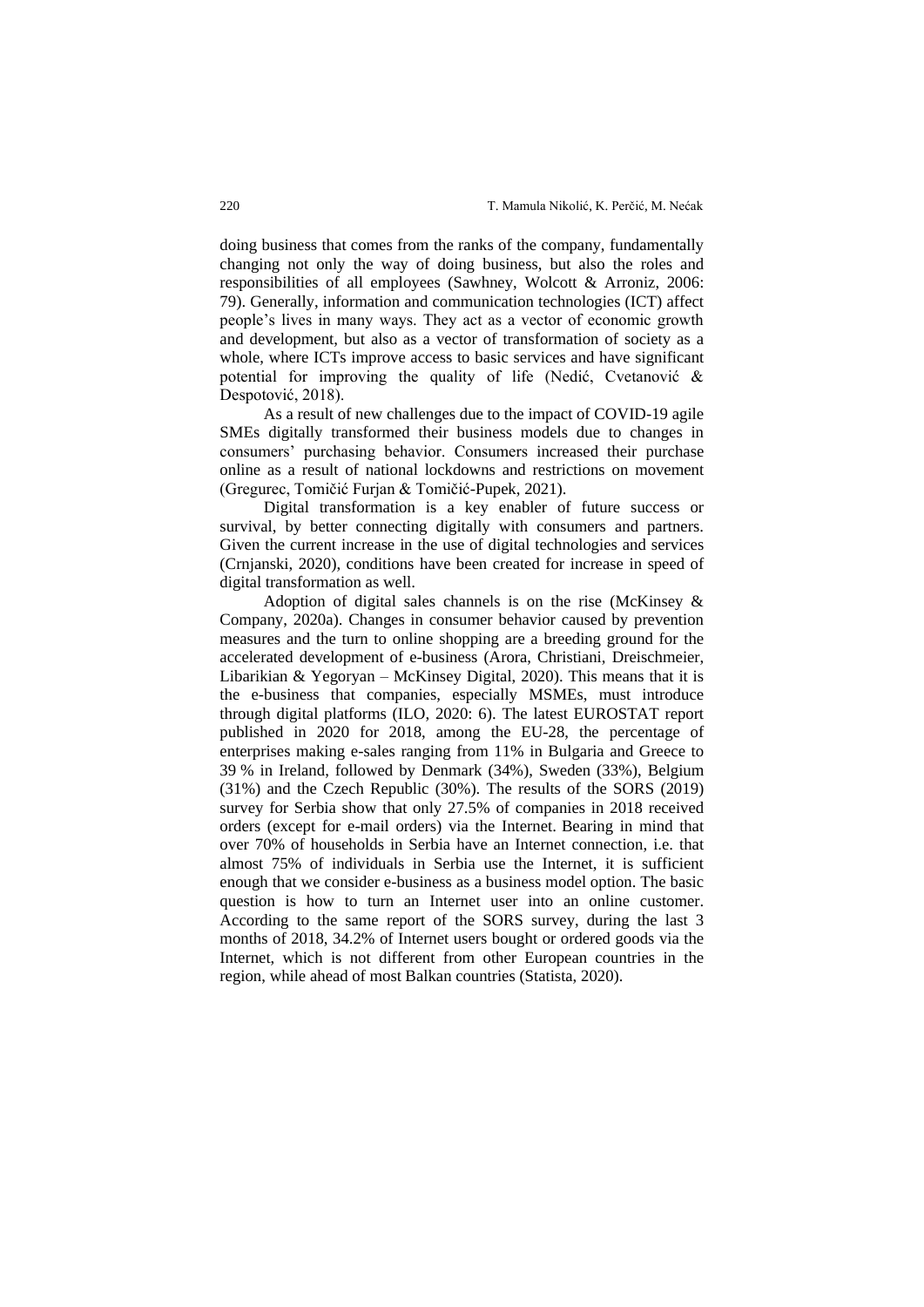### *ANALYSIS OF CONSUMER BEHAVIOR WITH THE APPEARANCE OF COVID-19 IN THE WORLD*

According to an online research of UK SMEs (Albonico, Mladenov & Sharma, 2020), more than half of the respondents view the country's economy as very or extremely weak and half of them expect market stagnation or recession. The most negatively affected sectors were the logistics, construction and agriculture and respondents answered that the most endangered industries were tourism, transport, agriculture and industry.

McKinsey researches show that the digital content is more consumed and news are more followed online (Allas, Chinn, Sjatil & Zimmerman, 2020), more people buy online, they more easily opt for new brands and they are focused on domestic products (McKinsey & Company, 2020a). About 40 to 60% of surveyed consumers, who have adopted new digital solutions, intend to continue to apply them (McKinsey & Company, 2020c). When it comes to online shopping in the United States, it has been proven that members of Generation Y and Generation Z, and those with higher incomes, have mostly switched to this type of shopping (McKinsey & Company, 2020b).

This finding points to the need to adopt e-commerce as an integral part of business even after the crisis period has passed (Diebner, Silliman, Ungerman & Vancauwenberghe – McKinsey & Company, 2020: 4). Buyers, especially from the younger generations (Gen Y and Gen Z) are no longer just passive consumers of what is offered - they often buy from those companies that have proven to be socially responsible (64%), (Diebner et al., 2020). The same elements to which attention is today paid when attracting young talents through creating an employer`s brand (Mamula Nikolić & Nećak, 2019) also influence the formation of customers' attitudes towards shopping, so focusing on the customer experience is a strategy to be adopted in a recession period (Diebner et al., 2020).

A new trend that has emerged recently (and our research confirms that the measures proposed by the respondents are related to encouraging local production and agriculture) shows consumer preferences for shops, restaurants and brands that are local in nature. They are more interested in the value they get from the purchase, than in the price itself, then in the origin, as well as in the benefits they get from a product (Andjelić, 2020).

As the pandemic crisis continues, consumer behavior is changing. According to McKinsey researches (2020), the following trends in consumer sentiment and behavior are observed globally: 1) majority still expect the long-term impact of COVID-19 on net optimism which is reduced; 2) reduced purchasing power leads only to the purchase of basic and exclusion of discretionary categories, with the exception of South Korea and China; 3) Consumers switch to digital solutions, in order to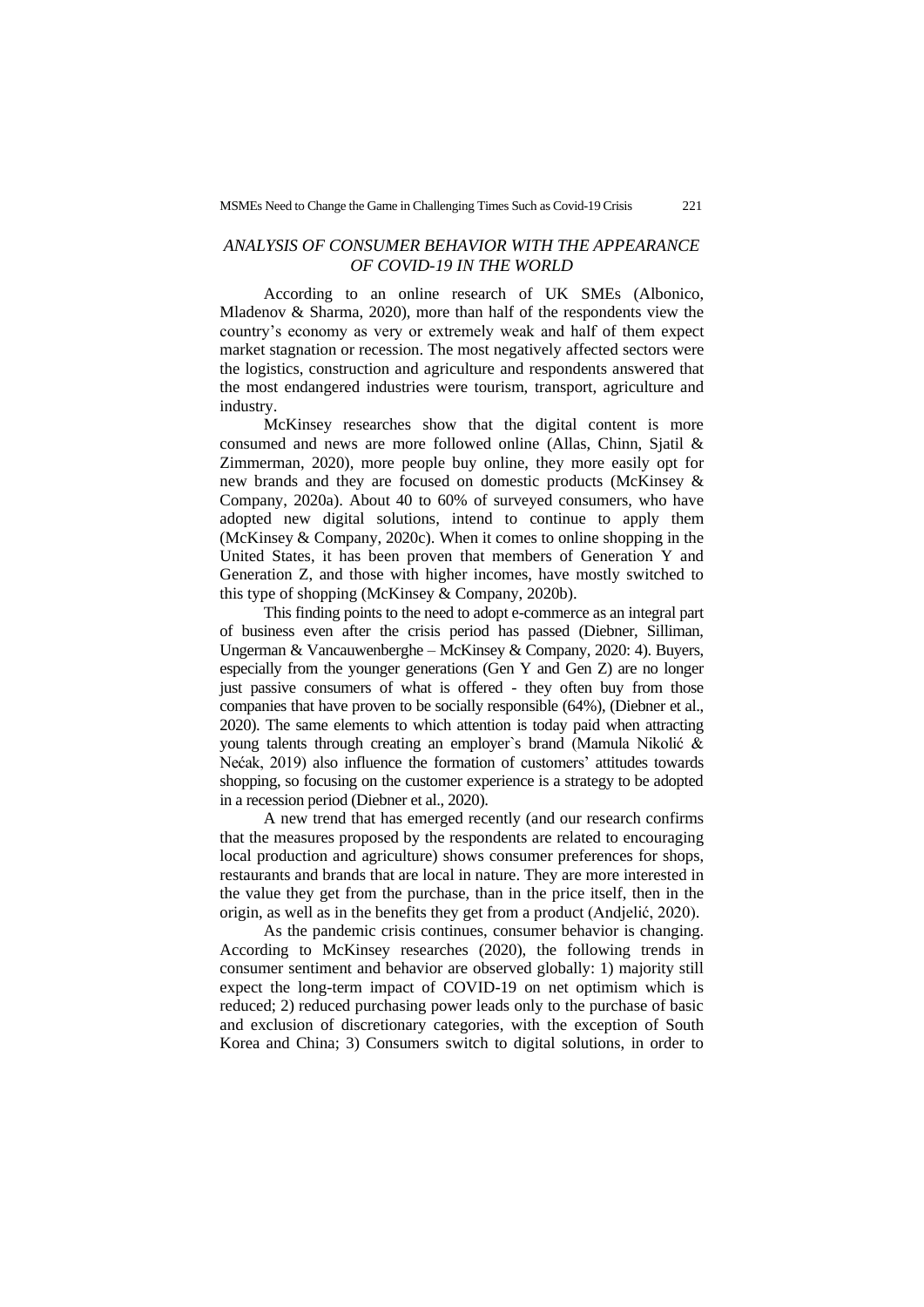receive goods and services; 4) most consumers still feel the pull towards the "homebody economy".

Based on relevant research conducted before (Perčić, Perić & Kutlača, 2019) and during the pandemic (McKinsey & Company, 2020), the following hypotheses were defined:

Hypothesis  $H_1$ : It is assumed that consumers in Serbia have changed their shopping behavior, in terms of switching to digital ordering solutions (contactless economy) and the types of products/services that are more frequently purchased during the pandemic.

Hypothesis  $H_2$ : It is assumed that there will be an increase in purchases via Internet by consumers after the pandemic, i.e. that consumers in Serbia will adopt new shopping habits.

Hypothesis  $H_3$ : It is assumed that there is a statistically significant difference in the responses of respondents of different age categories concerning planned online ordering after pandemic.

## *METHODOLOGY OF EMPIRICAL RESEARCH*

To get a better insight into the consumer behavior during the first wave of pandemic crisis and future buying intentions, the survey was conducted in the Republic of Serbia. Empirical, quantitative, research was conducted using the method of questioning, during the period April 23- 29, 2020. SPSS software was used for data processing and interpretation of the obtained results, and quantitative statistical methods were used for analysis: descriptive statistics - frequency distribution and comparative statistics ( $\chi$ 2 test, regression, correlation). Some of the questions in the questionnaire referred to the five-point Likert scale of answers.

The sample is random. It included 510 respondents, and it is harmonized with online sample population. The used online questionnaire was prepared for the needs of this research. The questionnaires were distributed via social media and via email. The sample is representative for the online population in Serbia (sample error is 4.3%), and it turned out that women were more open to fill in the online survey (as it is recorded in many others online surveys – Genovese, 2020). There is no equal distribution over genders which can show significant statistical differences in respect to the respondents' gender. The data from this survey are partly comparable with survey done by McKinsey in 22 countries around the world.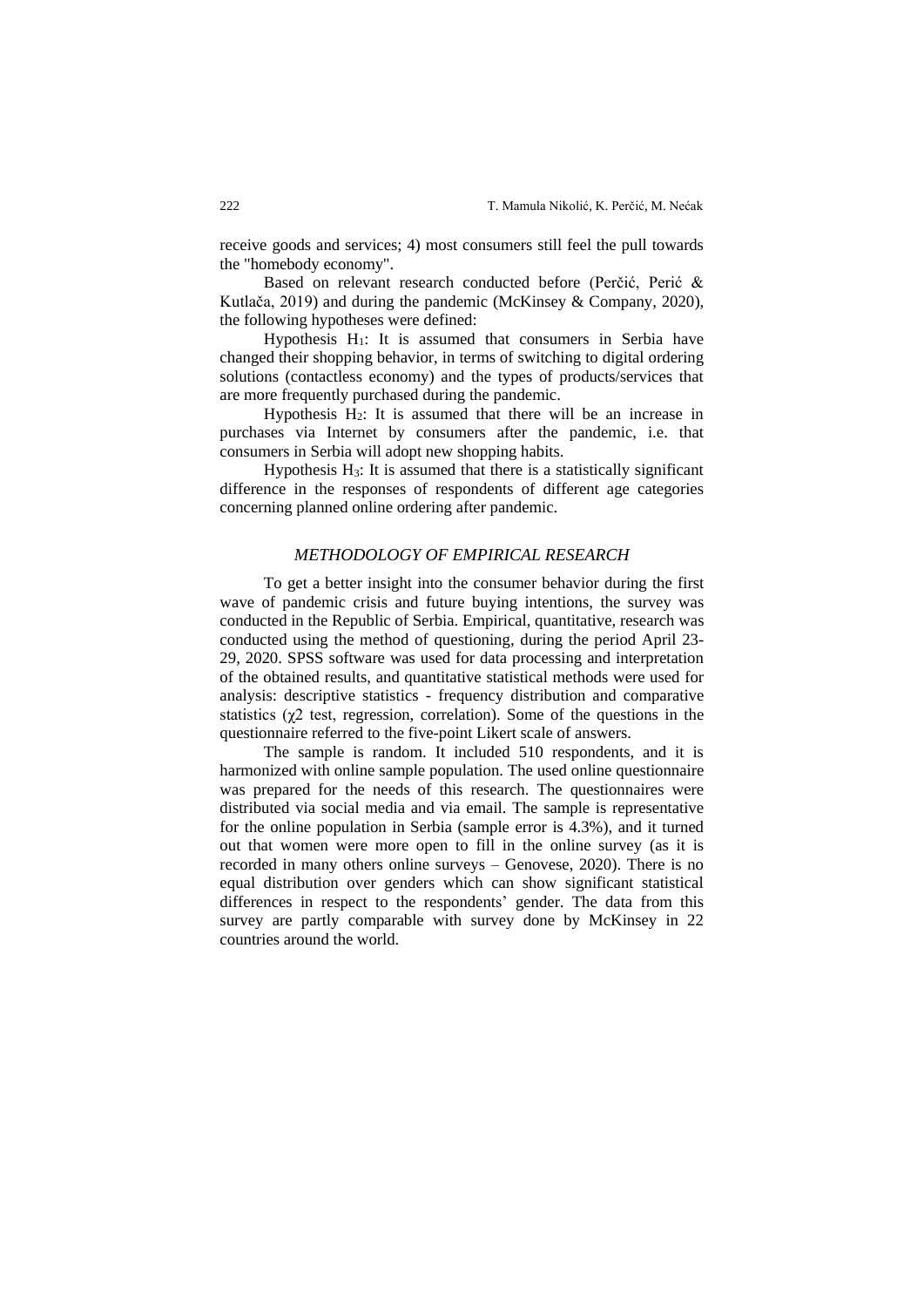## *RESEARCH RESULTS AND ANALYSIS OF CONSUMERS BEHAVIOR UPON COVID-19 OUTBREAK IN THE REPUBLIC OF SERBIA*

The structure of respondents is made of:

- 29% male respondents and 71% female respondents;
- 8% respondents of age 18-25, 41% of respondents of age 25-40, 31% of respondents of age 40-50, 18% of respondents of age 50-65 and 2% of respondents of over 65;
- 61% of respondents from the territory of the city of Belgrade, and 39% of respondents from other cities in Serbia (12% from Vojvodina, 12% from Šumadija and Western Serbia and 15% from Eastern and Southern Serbia);
- 2% of respondents have completed primary education, 22% completed secondary education, 12% higher education, 49% high education and 15% of respondents has university degrees.

When analyzing the degree of concern of the respondents, it is noticeable that the biggest concern is about financial stability (Mean  $=$ 3.67), followed by the concern about the negative impact of the crisis on the level of salary (Mean  $= 3.61$ ). It is noticeable that the lowest degree of concern about the uncertainty of the economic situation that prevents them from spending money normally, i.e. maintaining their lifestyle. The level of concern of the respondents about the availability of food/medicines is 3.17.

| Big | Impact, |     |                         | No         |      |
|-----|---------|-----|-------------------------|------------|------|
|     |         |     | impact                  | impact     | Mean |
| (5) | big(4)  | (3) | (2)                     |            |      |
| 25% | 25%     | 7%  | 20%                     | 23%        | 3.10 |
| 25% | 33%     | 6%  | 25%                     | 11%        | 3.37 |
| 27% | 2.7%    | 13% | 19%                     | 14%        | 3.33 |
|     |         |     | impact but not too sure | Not Little |      |

*Table 1. Distribution of respondents according to the degree of impact of the pandemic on income, consumption and savings*

Resource: Results of the empirical research conducted by the authors of the paper

Based on the percentages in Table 1, it can be seen that, according to the respondents in Serbia, the crisis has had a pretty big impact on income, and indirectly on consumption and household savings. It is considered to have a more negative impact on consumption and savings than on income.

In the coming period, 24% of respondents are afraid of the possibility of losing their job. The results of the empirical research show that 52% of the respondents are satisfied with the current income in the household, and 48% of them stated that they are not satisfied with the amount of income. There is a statistically significant difference in the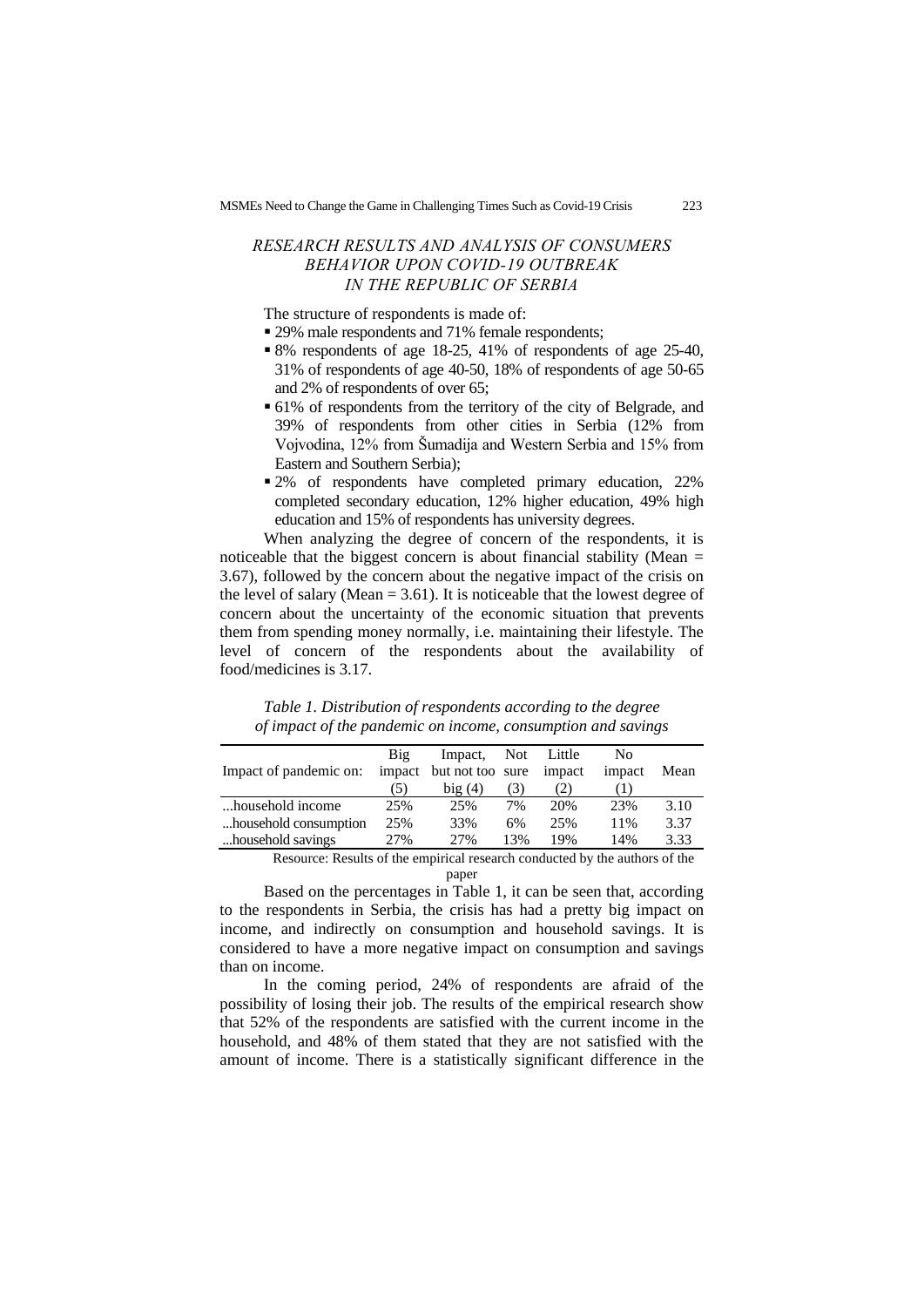respondents' answers according to the level of education - the higher the level of education, the more satisfied the respondents are with household income (Pearson Chi-Square test,  $p = 0.00 < 0.05$ ).

Respondents in Serbia believe that in the next four weeks from the moment of filling in the questionnaire (April 2020) there will be an increase in purchase of:

- food and non-alcoholic beverages (according to the forecast of 29% of respondents;
- $\blacksquare$  household chemicals (25);
- products for personal hygiene and facial care (18%); reduction in purchase of:
- $\blacksquare$  clothing and footwear (51%);
- fuels (40%);<br>■ personal care
- personal care services (39%);
- technical devices and accessories for technical devices (34%);
- fast food and food delivery (24%).

| Table 2. Distribution of respondents according to the use of certain |                                              |  |  |
|----------------------------------------------------------------------|----------------------------------------------|--|--|
|                                                                      | services since the beginning of the pandemic |  |  |

| Usage of:                                 | I started to use<br>since the beginning<br>of pandemic | I have<br>used it<br>before | I don't<br>use |
|-------------------------------------------|--------------------------------------------------------|-----------------------------|----------------|
| paying household bills online             | 6%                                                     | 70%                         | 24%            |
| ordering groceries delivery               | 8%                                                     | 23%                         | 69%            |
| ordering fast food delivery               | 4%                                                     | 43%                         | 53%            |
| delivery of perishable food from small    | 13%                                                    | 5%                          | 82%            |
| and individual producers (salad, seasonal |                                                        |                             |                |
| fruits and vegetables, cheese, etc.)      |                                                        |                             |                |

Resource: Results of the empirical research conducted by the authors of the paper

Based on Table 2, it can be seen that the respondents in Serbia in the largest percentage (13% of them) began to use the services of delivery of perishable food from small and individual producers. Then, 8% of respondents started ordering groceries delivery, 6% started paying bills online, and only 4% ordered fast food delivery. The largest percentage of respondents (as many as 70%) paid their bills online even before the pandemic.

As many as 75% of respondents in Serbia believe that the acquired habits will remain after the crisis, and 30% believe that the share of ecommerce/online ordering of products in their consumption will increase after the pandemic. It was found that there is no statistically significant difference in the responses according to demographic characteristics in relation to the increased percentage of online orders since the beginning of the crisis caused by the COVID-19 virus.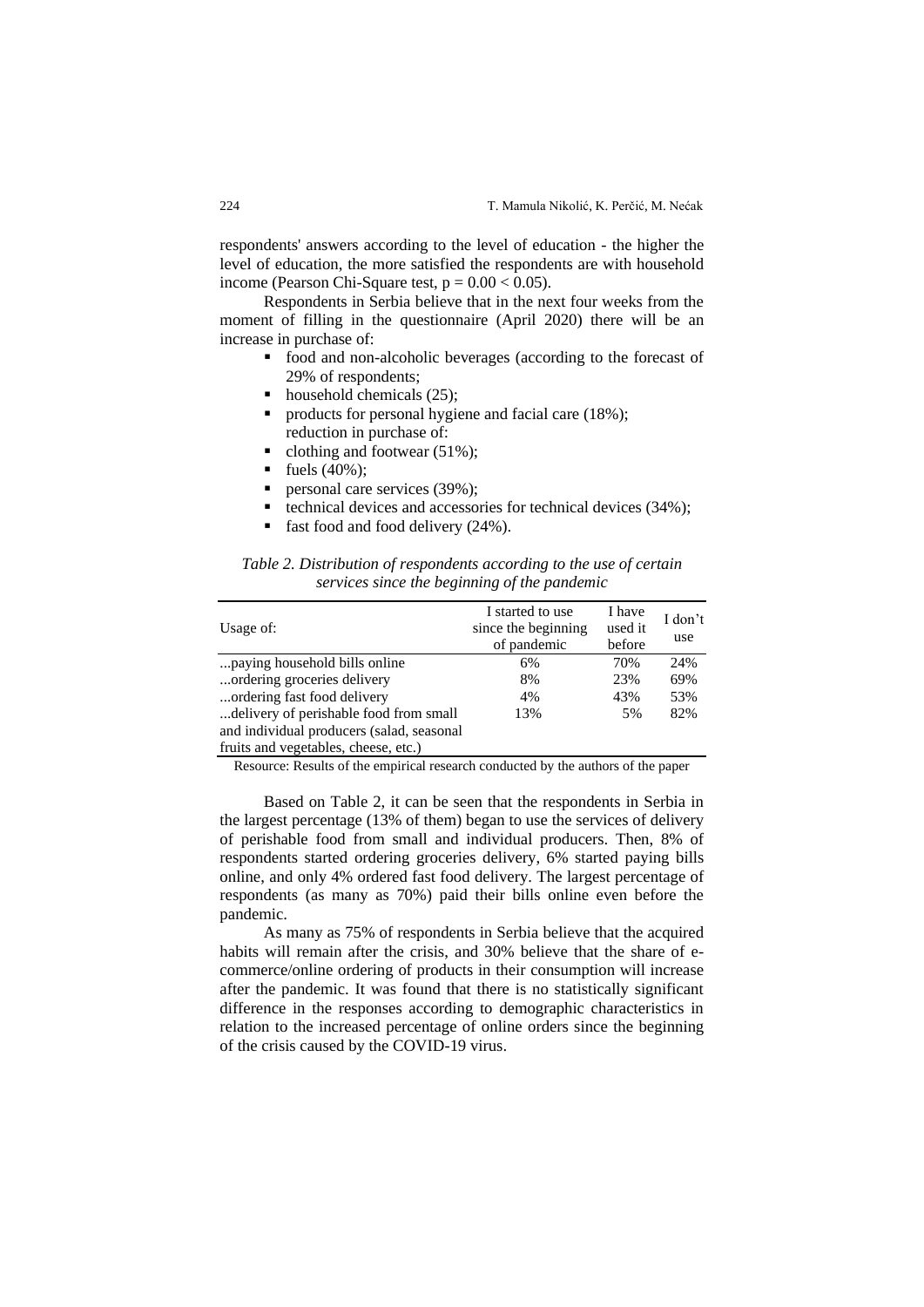*Table 3. Testing regression – influence of age categories of respondents (as independent variable) on dependent variables*

| Questions from questionnaire (dependent variables)  | p         | $\mathbb{R}^2$ | <b>B</b> eta<br>coefficient |
|-----------------------------------------------------|-----------|----------------|-----------------------------|
| COVID-19 worries me considering possibilities for   | 0.863     | 0.000          | $-0.008$                    |
| future travel.                                      |           |                |                             |
| COVID-19 worries me considering negative effect     | $0.015^*$ | 0.012          | 0.108                       |
| on my salary.                                       |           |                |                             |
| COVID-19 worries me considering access to           | 0.658     | 0.000          | $-0.020$                    |
| groceries and medicines.                            |           |                |                             |
| I am worried by negative effect of COVID-19 on      | 0.242     | 0.003          | 0.052                       |
| my financial stability.                             |           |                |                             |
| I am worried because my job.                        | 0.094     | 0.006          | 0.074                       |
| is less secure                                      |           |                |                             |
| I am worried about the uncertain economic situation | 0.404     | 0.001          | 0.037                       |
| and it prevents me from spending money as usual.    |           |                |                             |
| How much did the pandemic affect the income in      | 0.963     | 0.000          | 0.002                       |
| your household?                                     |           |                |                             |
| How much did the pandemic affect consumption in     | 0.823     | 0.000          | 0.010                       |
| your household??                                    |           |                |                             |
| How much did the pandemic affect the savings in     | 0.174     | 0.004          | $-0.060$                    |
| your household?                                     |           |                |                             |

*Resource: Results of the empirical research conducted by the authors of the paper*

*\*An asterisk (\*) indicates where the regression is taken into consideration (where p <0.05).*

Statistical analysis showed that there is no statistically significant correlation between the level of education of respondents and the examined dependent variables regarding the degree of concern and the degree of impact of the crisis. Also, there is no statistically significant correlation between age categories of respondents and the most of examined dependent variables regarding the degree of concern and degree of impact of crisis (Table 3). Regression and correlation were found between certain variables, but due to the weak influence and weak strength of the examined connections, it was concluded that the connections were negligible. It was found that there is an influence of age categories of respondents on the degree of concern about the negative impact of the pandemic on salaries (regression,  $R^2 = 0.012$ ,  $p = 0.015 < 0.05$ ; but only 1.2% of variability depending on the variable, i.e. the degree of concern about negative impact of the pandemic on the level of salary explains the impact of age categories of respondents). There is also the correlation between variables, i.e. age categories of respondents and the degree of the mentioned concern (Pearson Correlation =  $0.108$ ,  $p = 0.015 < 0.05$ , for confidence interval 95% and for risk of error 5%), where the correlation is positive and weak, which is a negligible connection between these two variables.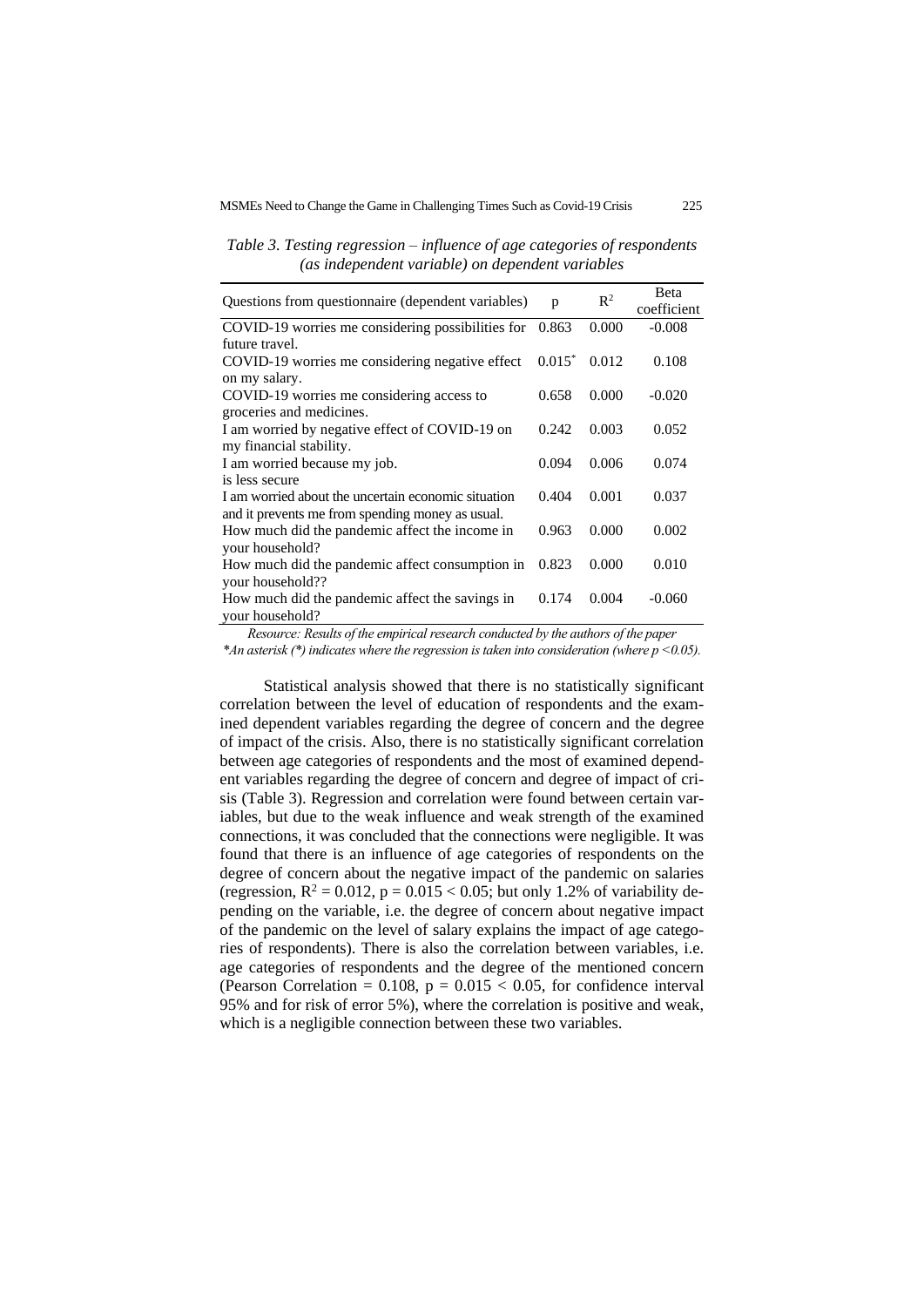## *DISCUSSION*

Based on the presented results obtained by empirical research, hypothesis  $H_1$  has been confirmed – a change in shopping behavior is noticeable among consumers in Serbia, i.e. the transition to digital solutions for product ordering, and in the types of products that are purchased more frequently since the beginning of the pandemic.

Hypothesis  $H_2$  has been confirmed – empirical research has proven that the intention of 30% of consumers is to increase online shopping after a pandemic.

Considering that the research of Perčić et al. (2019: 70) proved that the younger population in Serbia orders more often via Internet, it is assumed that there is a statistically significant difference in the responses of respondents of different age categories concerning planned online ordering after the pandemic. Hypothesis  $H_3$  was refuted – it was found that there is no statistically significant difference in the responses either according to age groups, or according to other demographic characteristics in relation to the increased percentage of online ordering since the beginning of the pandemic. In other words, there is no specific target group of consumers who intend to increase the share of e-commerce, and to whom the digital transformation could be specifically directed if the result was different. This may lead to the conclusion that the possibility of equal access to different target groups is being opened up for MSMEs in Serbia, but that does not mean that the situation will not change in few months. It should certainly be kept in mind that the online questionnaire was filled out by digitally literate respondents, and that the results could be different if the sample was representative for the entire population in Serbia, not only for those who are online. This represents a limitation of this work, but also the direction in which some further research could be directed.

According to the results of McKinsey (2020), the intention to buy more online has been established in the USA, Italy, India, South Korea, and Japan, while in Europe and Latin America there is less intention to buy more online. Consumers in Germany prefer traditional forms of shopping. Overall online penetration in China increased by 15-20%, and in Italy, e-commerce sales for consumer products increased by 81% in a single week. According to a survey in Serbia, 30% of respondents believe that the share of e-commerce products in their consumption will increase after the pandemic.

According to McKinsey research, spending on groceries and entertainment at home continues to show a positive trend. Consumers in most countries intend to increase the consumption of other basic categories, such as household goods and personal care, while in Serbia, consumers mostly increase the consumption of food and non-alcoholic beverages and household chemicals.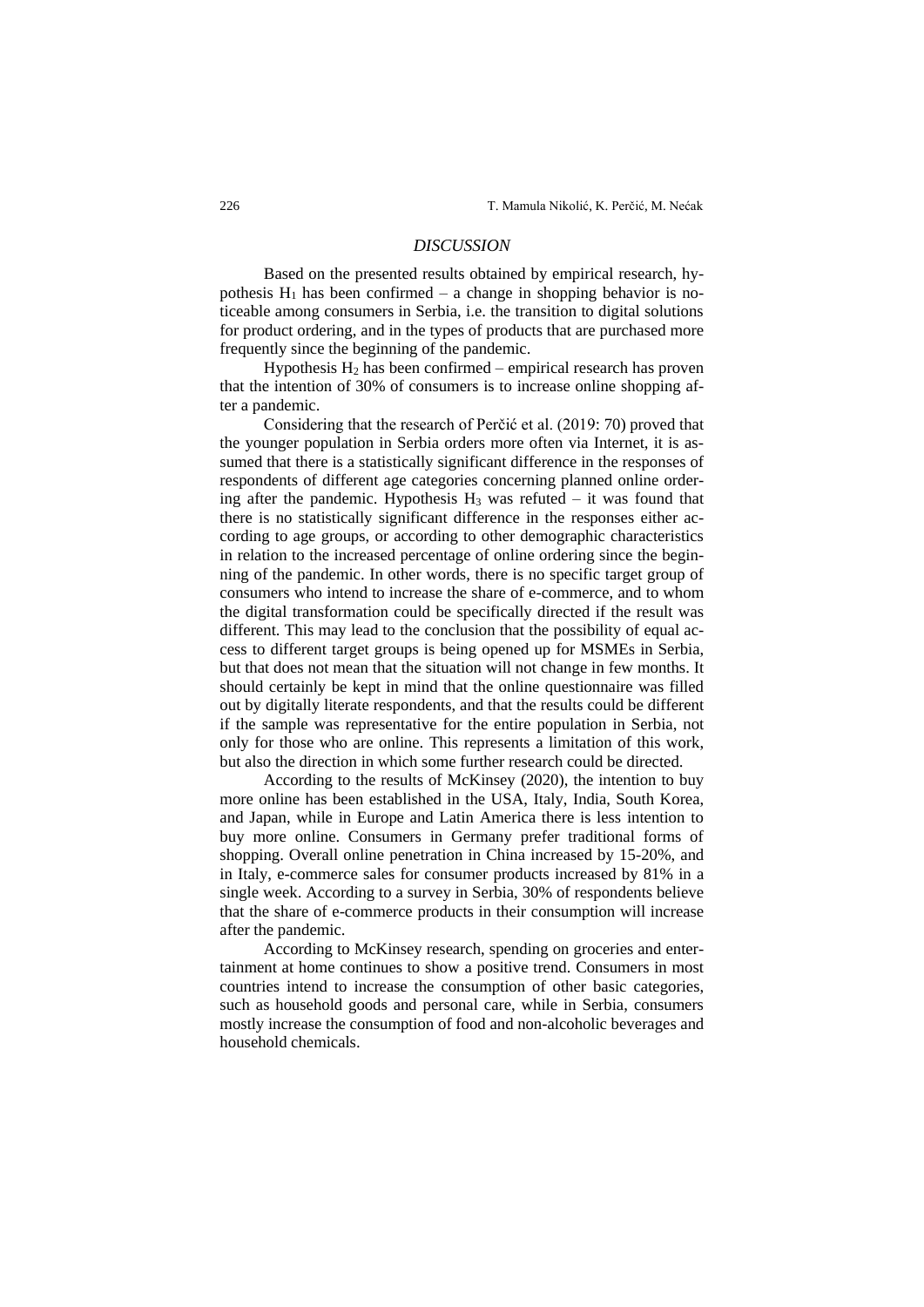"The number of consumers in Serbia who are willing to order/buy via the Internet is increasing," (Perčić et al., 2019, p. 69), and on the other hand, "organizations are more often promoted via the Internet media, but e-commerce is still underdeveloped in Serbia," (Perčić et al., 2019: 69). Often, managers in these companies do not see the importance of selling via the Internet (MASMI, 2016). MSMEs in Serbia were unprepared for the new challenge caused by the crisis, and given the current circumstances of the situation and according to the results of the survey (30% intend to continue shopping online), the condition for the organization to survive and experience a long-life cycle is the speed of adaptation to new normal. The old way of doing business no longer exists – there is no possibility of returning to a well-established way of working, but it is necessary to define and implement new strategies with the help of which it will be possible to maintain positive work results.

#### *CONCLUSION*

According to the report of OECD (2020), the main message is that now is the time to intensify efforts to address mentioned challenges. The crisis unleashed by COVID-19 is affecting every aspect of our lives, from health, jobs and education, to financial security, social relations and trust. If we could look at the bigger picture, in times of crisis MSMEs should start by identifying the impact of the crisis on business, with taking over the control, then it is necessary to identify emerging opportunities, compile a plan to restructure/relaunch and new business plan which includes adoption of new technology in business model, to diversify, adjust marketing strategy and new media plan. It is necessary to renew operations and supply chain, and invest in being adaptive. Additionally, since new generation of consumers (Generation Y and Generation Z) are socially and environmentally responsible more than previous generations, SMEs should intensify their responsibilities towards people and planet, because, otherwise, the biggest consumer population will react by not buying the products (Mamula Nikolić, 2021).

The proposed steps for rapid innovation initiatives can be summarized in five principles (Von Krogh et al., 2020): 1) understand the problem to be solved by innovation, 2) map the resources, 3) use the connected technologies, 4) encourage the collaboration and 5) integrate the end users. This implies a new way of thinking that includes continuous monitoring and implementation of market research (needs, desires, preferences and purchasing power of the target group, technology development, analysis of supply and trends). It is of the utmost importance to build customer relationships (Customer Relationship Management) where the key to success is to build trust of customers, but also of employees.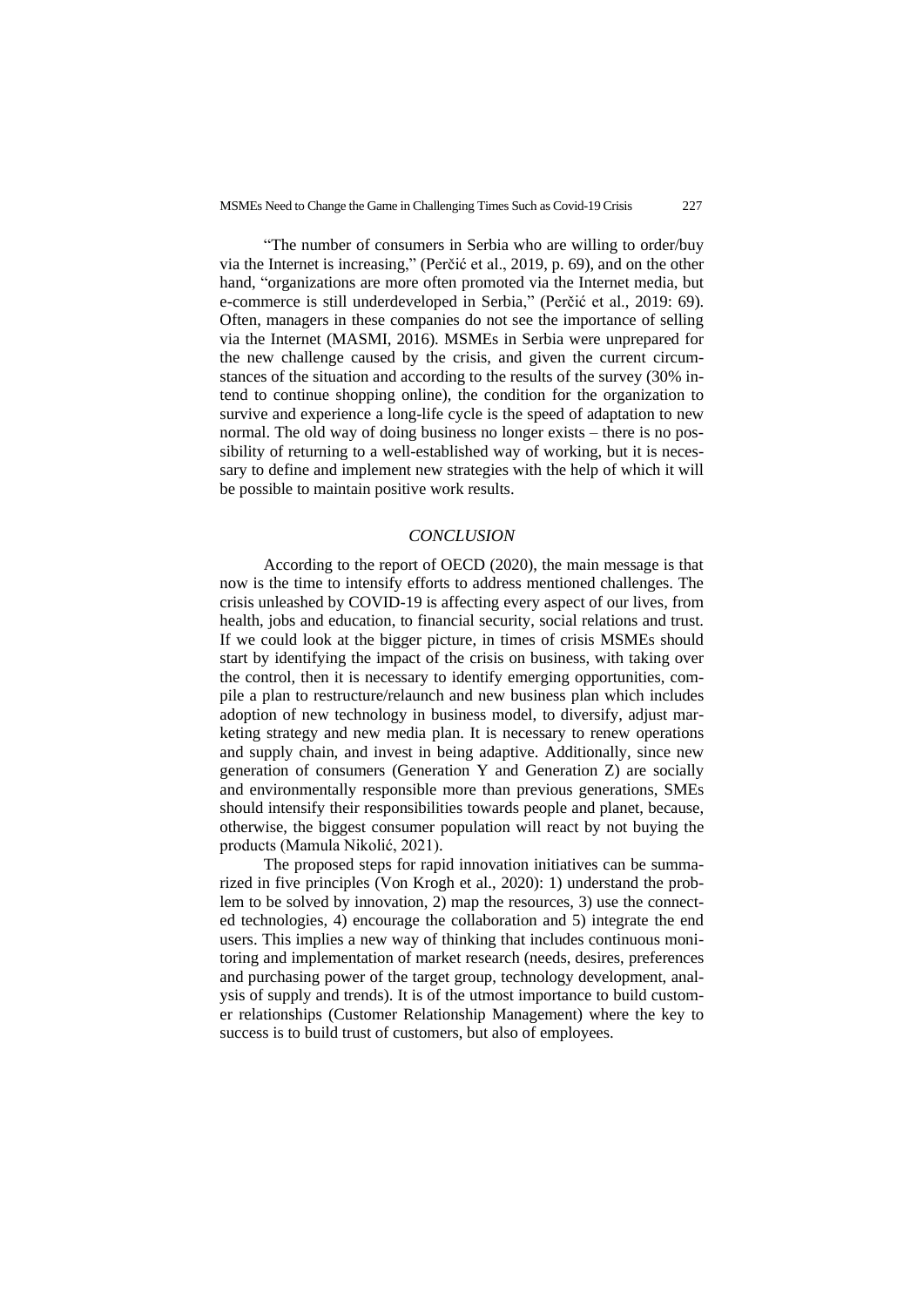It is necessary to adjust the movement of business towards sectors that are more attractive to consumers, with an emphasis on creativity and a designer`s mindset that is geared towards the needs of users. Developing cognitive skills is essential to provide employees relevant to redesigning and innovations. Social and emotional skills are necessary to ensure effective cooperation, empathic attitude towards consumers and the community, regardless of which brand is in question and which industry it belongs to. Reckless moves, equally as lack of reaction, in such times carry a great risk of labeling the brand as someone who thinks only of profit. Speed and discipline are most important for achieving elasticity. And uncertainty and constant changes require exceptional change management skills that include expressing empathy and gratitude, encouraging belonging and inclusion, but also thinking about short-term moves without forgetting the long-term vision.

Due to the closure of state borders and constant uncertainty, the priority is to rely on local business, i.e. doing business localization (Vlašić et al., 2020: 14).

Due to the health crisis, the economic crisis is inevitable, so the trends regarding savings and reduction of consumption are evident in the world, and in Serbia, to a significant extent. Serbia relatively lagged behind in the process of digitalization of its economy, but the crisis caused by the pandemic started i.e. accelerated this process, which overnight became a "conditio sine qua non". For some of the MSMEs, offering products and services online, along with a good plan and digital marketing strategy, may be the optimal solution.

Considering that access to technology and the Internet is having a positive impact at all levels – personal, family, professional and social (Ruiz, García, & Rosell, 2014), it can be confirmed that the innovation for which Drucker believed that "Schumpeter insisted on "innovation", (that is entrepreneurship that moves resources from old and obsolescence to new and more productive employments), is actually the very essence of economics and most certainly of a modern economy" (Drucker, 1985). Without crisis and innovation there is no progress, confirmed the New Schumpeterians Howitt<sup>1</sup> and Aghion<sup>2</sup>, winners of the 2019 Frontier of Knowledge Award.

<sup>&</sup>lt;sup>1</sup> Peter Howitt, Professor Emeritus of Economics at Brown University (United States), Lyn Crost Professor Emeritus of Social Sciences, winner of the 2019 Frontier of Knowledge Award [https://www.eurekalert.org/pub\\_releases/2020-03/bf-paa031820.php](https://www.eurekalert.org/pub_releases/2020-03/bf-paa031820.php)

<sup>2</sup> Philippe Aghion, the Chair in the Economics of Institutions, Innovation and Growth, Centennial Professor of Economics at the London School of Economics, winner of the 2019 Frontier of Knowledge Award [https://www.eurekalert.org/pub\\_releases/2020-](https://www.eurekalert.org/pub_releases/2020-03/bf-paa031820.php) [03/bf-paa031820.php](https://www.eurekalert.org/pub_releases/2020-03/bf-paa031820.php)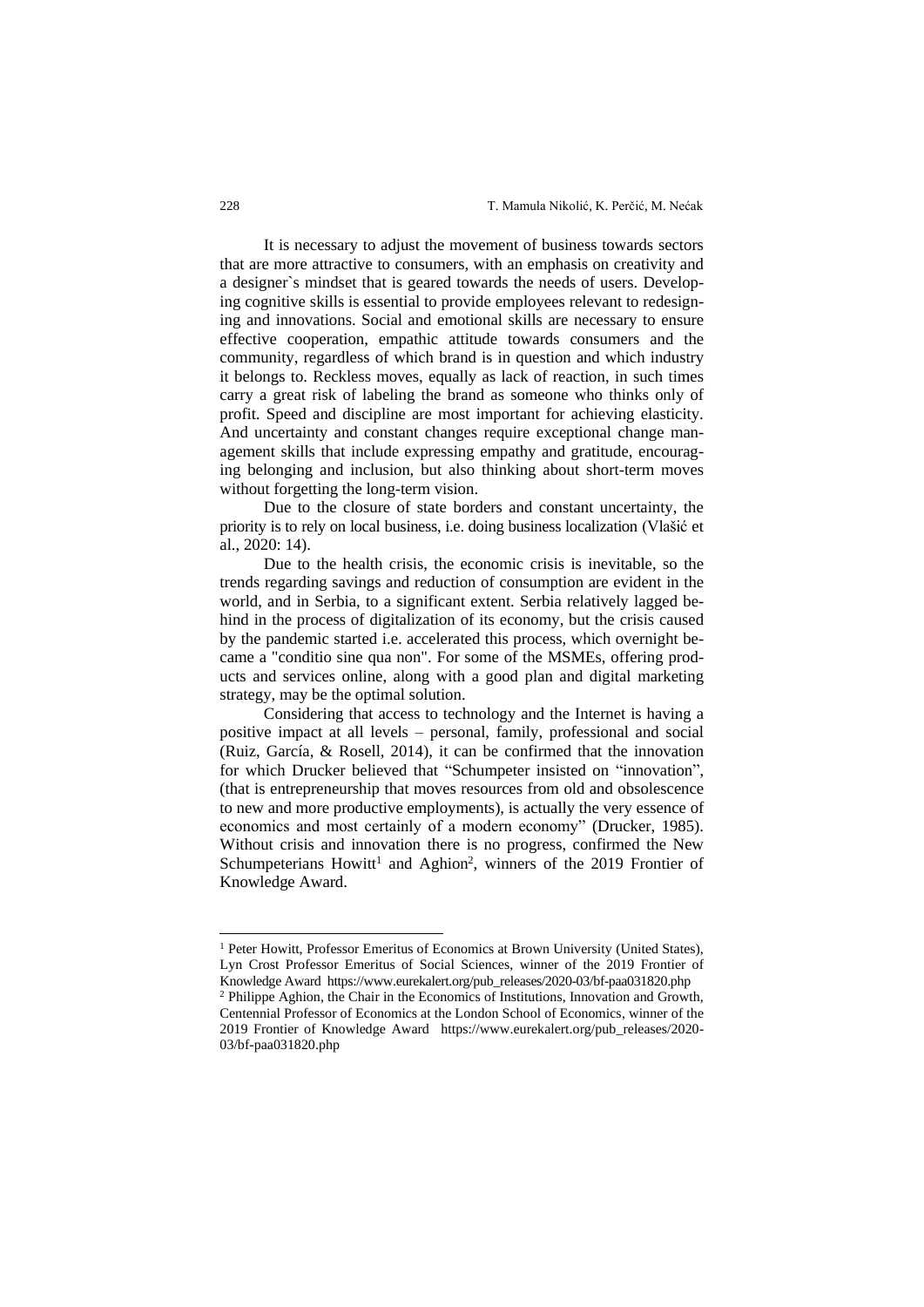The reached results confirm that the adoption of new technologies by consumers has been accelerated, and that the processes of innovation and digital transformation have significantly accelerated in general, so they represent an opportunity and condition for the operation of Serbian MSMEs in the future new normal. MSMEs that do not respond to changes in the market have little or no chance of surviving in a turbulent market, compared to those MSMEs that (quickly) adapt to new circumstances, especially in VUCA times. In other words, as innovation/business renovation and digitalization, with the appearance of the pandemic, are the condition for the survival of MSMEs, those MSMEs that are inert, in the status quo, have no future in Serbia either.

The limitation of the work is that the sample is not representative by the regions of Serbia. A certain percentage of respondents from all regions of Serbia were included, but these percentages are not proportional to the actual structure of the number of people by regions. Also, as already mentioned, there is no equal distribution over genders which can show significant statistical differences in respect to the respondents' gender. Taking into account these limitations and in order to overcome them, the directions of future research may be paid online research, in combination with the distribution of printed questionnaires.

#### *REFERENCES*

- Aduhene, D.T. & Osei-Assibey, E. (2021). Socio-economic impact of COVID-19 on Ghana's economy: Challenges and prospects. *International Journal of Social Economics*, 48(4), 543-556. https://doi.org/10.1108/IJSE-08-2020-0582
- Aftab, R., Naveed, M. & Hanif, S. (2021). An analysis of Covid-19 implications for SMEs in Pakistan. *Journal of Chinese Economic and Foreign Trade Studies*, 14(1), 74-88. https://doi.org/10.1108/JCEFTS-08-2020-0054
- Allas, T., Chinn, D., Sjatil, P. E. & Zimmerman, W. McKinsey & Company (2020). *Well-being in Europe: Addressing the high cost of COVID-19 on life satisfaction.* Available at: https://www.mckinsey.com/~/media/McKinsey/ Featured%20Insights/Europe/Well%20being%20in%20Europe%20Addressin g%20the%20high%20cost%20of%20COVID%2019%20on%20life%20satisfa ction/Well-being-in-Europe-Addressing-the-high-cost-of-COVID-19-on-lifesatisfaction.pdf (29th June 2020)
- Albonico, M., Mladenov, Z. & Sharma, R. McKinsey & Company (2020). *How the COVID-19 crisis is affecting UK small and medium-size enterprises*. Available at: https://www.mckinsey.com/~/media/McKinsey/Industries/Public%20Sector/O ur%20Insights/How%20the%20COVID%2019%20crisis%20is%20affecting %20UK%20small%20and%20medium%20size%20enterprises/How-the-COVID-19-crisis-is-affecting-UK-small-and-medium-size%20enterprises.pdf
- Andjelić, A. (2020). *The Shape of Post-Covid Retail*. Available at: https://medium. com/swlh/the-shape-of-post-covid-retail-2d446f53fe32 (5th July 2020)
- Arora, A., Christiani, P., Dreischmeier, R., Libarikian, A. & Yegoryan, H. McKinsey Digital (2020). *Building an e-commerce business: Lessons on moving fast*. Available at: https://www.mckinsey.com/business-functions/mckinsey-digital/ our-insights/building-an-e-commerce-business-lessons-on-moving-fast (5th July 2020)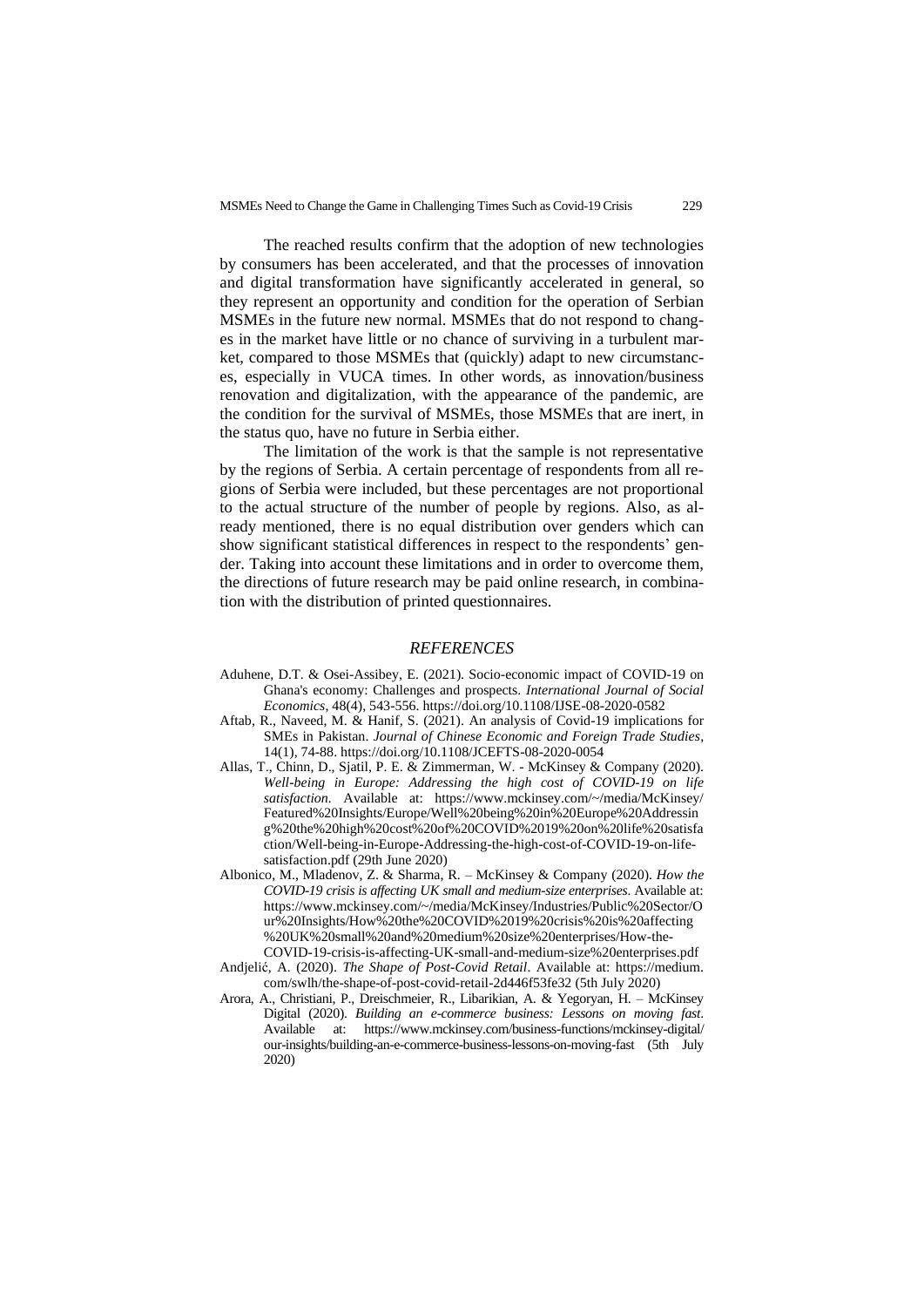- Bejatović, G. & Mamula, T. (2018). Innovations as a Key Factor in the Development of E-Commerce, Innovation as an Initiator of the Development, *MEFkon 2018, Innovation – basis for development, International Thematic Monograph - Thematic Proceedings*, Belgrade, 349-366.
- Beraha, I. & Đuričin, S. (2020). The impact of COVID-19 crisis on medium-sized enterprises in Serbia. *Economic Analysis*, 53(1), 14-27. doi: 10.28934/ea.20. 53.1.pp14-27
- Crnjanski, M. (2020). *Kako je pandemija uticala na globalno tržište digitalnih usluga i koje pouke se mogu izvući* [How the pandemic has affected the global digital services market and what lessons can be learned]. Netokracija. Available at: https://www.netokracija.rs/it-industrija-pandemija-covid19- 171624?fbclid=IwAR1O8Z1Eewu5ncwbY4vmUNPfF8rBZ37IgRCyEoGbV2 jM4RDGW0EJI1OfpaQ (25th June 2020)
- Dai, R., Feng, H., Hu, J., Jin, Q., Li, H., Wang, R., Wang, R., Xu, L. & Zhang, X. (2021). The impact of COVID-19 on small and medium-sized enterprises: Evidence from two-wave phone surveys in China. *China Economic Review*, 67, doi:<https://doi.org/10.1016/j.chieco.2021.101607>
- Dayour, F., Adongo, C.A., Amuquandoh, F.E. & Adam, I. (2020). Managing the COVID-19 crisis: coping and post-recovery strategies for hospitality and tourism businesses in Ghana. *Journal of Hospitality and Tourism Insights*, ahead-of-print,<https://doi.org/10.1108/JHTI-08-2020-0150>
- Diebner, R., Silliman, E., Ungerman, K. & Vancauwenberghe, M. McKinsey & Company (2020). *Adapting customer experience in the time of coronavirus*. Available at: https://www.mckinsey.com/business-functions/marketing-andsales/our-insights/adapting-customer-experience-in-the-time-of-coronavirus (5th July 2020)
- Drucker, P. F. (1985). Innovation and Entrepreneurship: Practice and Principles, Butterworth Heinemann, Edition: 2, reprint, revised, ISBN: 0750619082, 9780750619080
- EUROSTAT (2018). *Sales broken down by web sales and EDI-type sales, 2018 (% enterprises).* Available at: https://ec.europa.eu/eurostat/statistics-explained/index. php?title=File:E-sales\_broken\_down\_by\_web\_sales\_and\_EDI-type\_sales,\_2018\_ (%25\_enterprises).png (16th July 2020)
- Genovese, K. (2020). *A woman's perspective - a look at gender and survey participation*. Available at: [https://culturecounts.cc/blog/a-womans-perspective-a-look-at](https://culturecounts.cc/blog/a-womans-perspective-a-look-at-gender-and-survey-participation/)[gender-and-survey-participation/](https://culturecounts.cc/blog/a-womans-perspective-a-look-at-gender-and-survey-participation/) (18th April 2021)
- Gregurec, I.; Tomičić Furjan, M. & Tomičić-Pupek, K. (2021). The Impact of COVID-19 on Sustainable Business Models in SMEs. *Sustainability*, 13(3), 1098. https://doi.org/10.3390/su13031098
- ILO International Labour Organization (2020). *Policy Brief - Enabling Environment for Sustainable Enterprises and the Post-COVID-19 Rapid Response*. Available at: https://www.ilo.org/empent/Publications/WCMS\_750320/lang- en/index.htm (8th July 2020)
- International Trade Centre (2020). *SME Competitiveness Outlook 2020: COVID-19: The great lockdown and its impact on small business*. Available at: [https://www.intracen.org/uploadedFiles/intracenorg/Content/Publications/ITC](https://www.intracen.org/uploadedFiles/intracenorg/Content/Publications/ITC_SMECO-2020ExSummary_EN_web.pdf) [\\_SMECO-2020ExSummary\\_EN\\_web.pdf](https://www.intracen.org/uploadedFiles/intracenorg/Content/Publications/ITC_SMECO-2020ExSummary_EN_web.pdf) (18th April 2021)
- Luo, H. and Galasso, A. Harvard Business School (2020). *The One Good Thing Caused by COVID-19: Innovation*. Available at: https://hbswk.hbs.edu/ item/the-one-good-thing-caused-by-covid-19-innovation (1st July 2020)
- Mamula Nikolić, T. (2021). *Behavior of new generation of consumers and leaders in a VUCA world*. Metropolitan University and iLearn, Belgrade, Serbia. ISBN: 978-86-89755-20-6, COBISS 36603145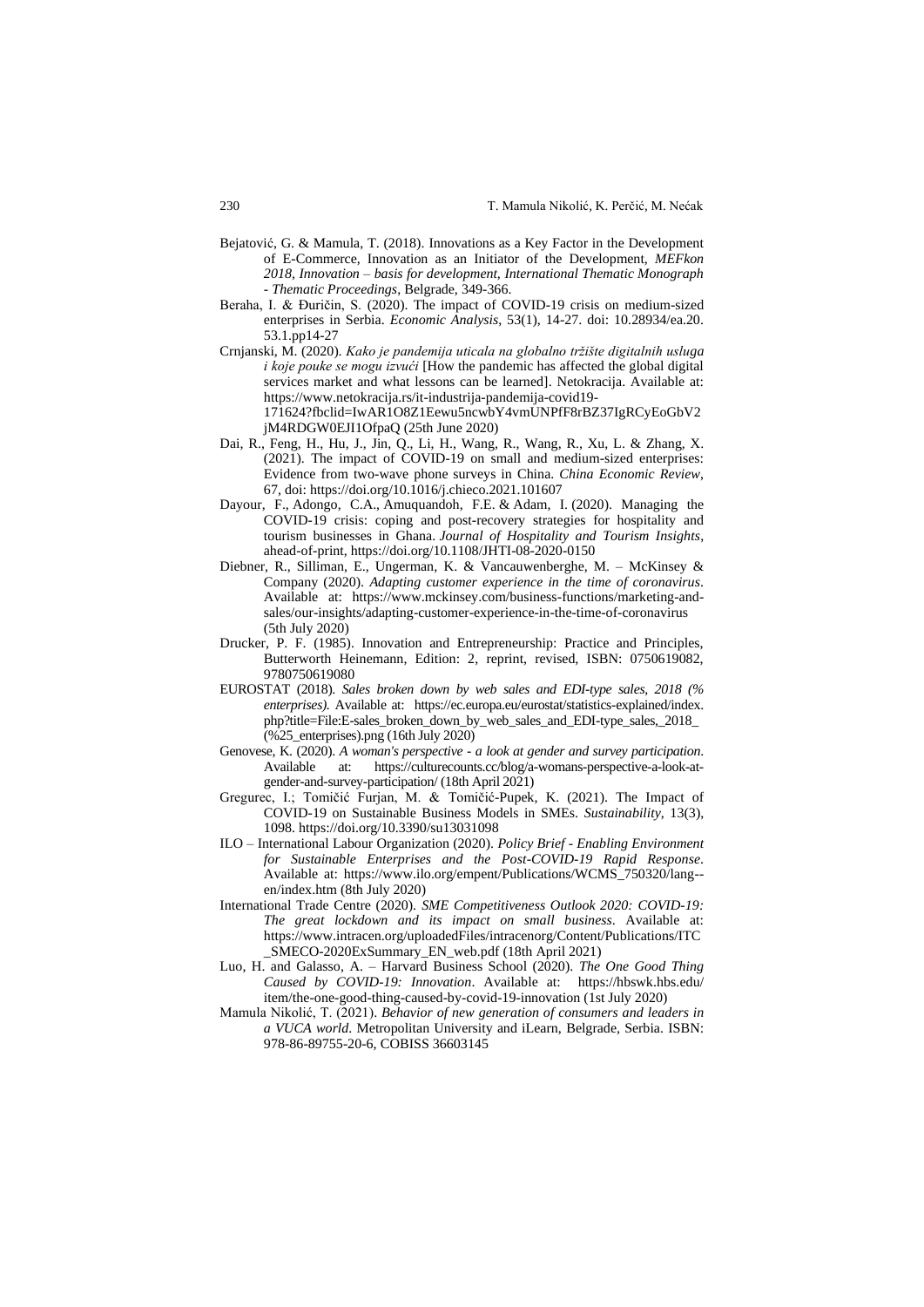- Mamula Nikolić, T., Popović Pantić, S. & Muller, I. (2020). The Impact of ICT and Digitalization on Consumer Purchase Behaviour of Millennials as Emerging Economic and Social Force – the Case of Serbia, *Society and Technology* – *Opportunities and Challenges*, ICT and social development, Conceptual considerations[, https://doi.org/10.4324/9780429278945](https://doi.org/10.4324/9780429278945)
- Mamula Nikolić, T. & Nećak, M. (2019). Employer Branding as an HR Tool for Talent Management - Case study Serbian Y generation. *The first international conference PaKSoM 2019, Path to Knowledge Society – Managing Risk and Innovation*.
- Mamula, T. & Popović-Pantić, S. (2015). Relationship between Innovativeness and Strategic Planning - Empirical Research, *Industry*, 43(4), 47-65. DOI: 10.5937/industrija43-8718
- MASMI Market Research Agency (2016). *E-commerce Development Monitoring Study: The research on E-commerce in the MSMEs and Protection of e-Consumers in Serbia*. Available at: http://www.eposlovanje.biz/CMS/ISTRA %C5%BDIVANJE%20O%20ETRGOVINI%20U%20MMSP%20I%20ZA% C5%A0TITI%20EPOTRO%C5%A0A%C4%8CA%20U%20SRBIJI,%20okt obar%202016.pdf (20th June 2020)
- McKinsey & Company (2020a). *COVID-19: Briefing materials, Global health and crisis response*. Available at: https://www.mckinsey.com/~/media/mckinsey/ business%20functions/risk/our%20insights/covid%2019%20implications%20 for%20business/covid%2019%20may%2027/covid-19-facts-and-insightsjune-1-vf.pdf (28th June 2020)
- McKinsey & Company (2020b). *Consumer sentiment is evolving as countries around the world begin to reopen.* Available at: https://www.mckinsey.com/businessfunctions/marketing-and-sales/our-insights/a-global-view-of-how-consumerbehavior-is-changing-amid-covid-19 (28th June 2020)
- McKinsey & Company (2020c). *Textile future: Global surveys of consumer sentiment*  during the coronavirus crisis by McKinsey (continued). https://textile-future.com/archives/47053 (28th June 2020)
- McKinsey & Company (2020d). *COVID-19: Implications for business.* Available at: https://www.mckinsey.com/business-functions/risk/our-insights/covid-19 implications-for-business (28th June 2020)
- Mitrović, R., Polcyn, J. & Trifunović, D. (2019). Značaj ciljanih investicija malih i srednjih preduzeća na regionalni razvoj [Significance of Targeted Investments of Small and Medium Enterprises in Regional Development], *Treća međunarodna naučnostručna konferencija, Regionalni razvoj i prekogranična saradnja* [The Third International Scientific-Professional Conference, Regional Development and Cross-Border Cooperation], (591-599). Srpska akademija nauke i umetnosti ogranak u Nišu, Grad Pirot, UO Privredna komora Pirot, Fakultet za menadžment Zaječar, Univerzitet Metropolitan Beograd, Fakultet za primenjenu ekologiju "Futura" Beograd.
- Mustapa, A.N. & Mohamad, A. (2021). Malaysian Government Business Support and Assistance for Small and Medium Enterprises: A Case of COVID-19 Pandemic Crisis. Sergi, B.S. and Jaaffar, A.R. (Ed.) *Modeling Economic Growth in Contemporary Malaysia (Entrepreneurship and Global Economic Growth)*, Emerald Publishing Limited, Bingley, 291-305. https://doi.org/10. 1108/978-1-80043-806-420211022
- Nedić, V., Cvetanović, D. & Despotović, L. (2018). Neki pokazatelji razvijenosti inovacionog sistema Republike Srbije i zemalja okruženja, *Teme*, 42(2), 459- 483. doi: 10.22190/TEME1802459N
- Nurunnabi, M. (2020). Recovery planning and resilience of SMEs during the COVID-19: experience from Saudi Arabia. *Journal of Accounting & Organizational Change*, 16(4), 643-653. https://doi.org/10.1108/JAOC-07-2020-0095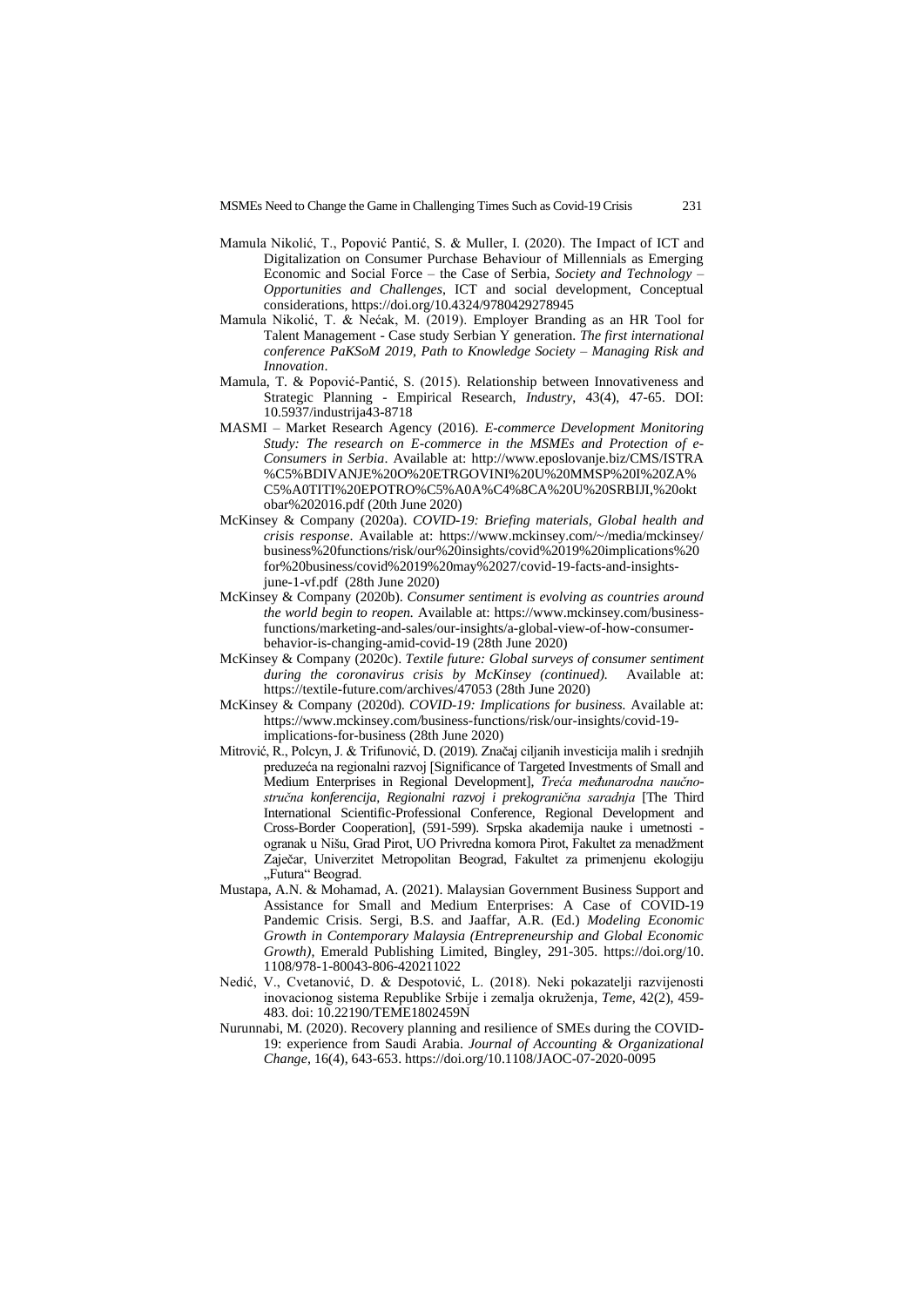- OECD (2020). *Tackling coronavirus (COVID-19)*, *Contributing to a Global Effort, SME Policy Responses*. Available at: [www.oecd.org/coronavirus](http://www.oecd.org/coronavirus) (18th April 2021)
- Perčić, K., Perić, N. & Kutlača, Đ. (2019). The Adoption of Internet Media as Marketing Innovations in Serbia, *Management: Journal of Sustainable Business and Management Solutions in Emerging Economies*, 24(2), 63-72. DOI: 10.7595/management.fon.2018.0032
- Philippe Aghion and Peter Howitt win the Frontiers of Knowledge Award in Economics, [https://www.eurekalert.org/pub\\_releases/2020-03/bf-paa031820.php](https://www.eurekalert.org/pub_releases/2020-03/bf-paa031820.php) (24th June 2020)
- Rogers, K. & Cosgrove, A. (2020). *Future Consumer Index: How COVID-19 is changing consumer behaviors.* Available at: https://www.ey.com/en\_gl/ consumer-products-retail/how-covid-19-could-change-consumer-behavior (5th July 2020)
- Ruiz, R. G., García, A. R. & Rosell, M. M. R. (2014). Media Literacy Education for a New Prosumer Citizenship, *Comunicar Journal*, 22(43), 15-23.
- Sawhney, M., Wolcott, R. C. & Arroniz, I. (2006). The 12 Different Ways for Companies to Innovate. *MIT Sloan Management Review*, 47(3), 74-81.
- Serbian Association of Employers (2020). *The Impact of COVID-19 Pandemic on Enterprises' Activity in Serbia: Challenges and Expectations*. Available at: https://drive.google.com/file/d/1oxElSqLaUB8mibQV06xMZW77L5hrTurA/ view (5th July 2020)
- Soininen, J., Puumalainen, K., Sjögrén, H. & Syrja, P. (2012). The impact of global economic crisis on SMEs. *Management Research Review*, 35(10), 927–944. https://doi.org/10.1108/01409171211272660
- SORS Statistical Office of the Republic of Serbia Kovačević, M., Šutić, V., Rajčević, U., & Milanković, A. (2019). *Upotreba informacionokomunikacionih tehnologija u Republici Srbiji* [Use of Information-Communication technologies in the Republic of Serbia]. Available at: http://publikacije.stat.gov.rs/G2019/Pdf/G201916014.pdf (24th June 2020)
- Statista (2020). *Share of consumers aged 16 to 75 years old who used online shopping in different countries in Europe from 2017 to 2019.* Available at: https://www.statista.com/statistics/915310/e-commerce-use-of-consumers-inthe-european-union-by-country/ (24th June 2020)
- The World Bank (2020). *Small and Medium Enterprises (Smes) Finance*. Available at: https://www.worldbank.org/en/topic/smefinance (5th July 2020)
- Vlašić, G., Gugić, A., Kesić, A. & Keleminić, K. Innovation Institute (2020). *Kriza kao dio poslovanja* [Crisis as Part of Doing Business]. Available at: https://innovation-institute.eu/wp-content/uploads/2020/04/Kriza-kao-dioposlovanja-Institut-za-inovacije.pdf (5th July 2020)
- Von Krogh, G., Kucukkeles, B. & Ben-Menahem, S. M. (2020). *Lessons in Rapid Innovation From the COVID-19 Pandemic.* Available at: https://sloanreview. mit.edu/article/lessons-in-rapid-innovation-from-the-covid-19-pandemic/ (3rd July 2020)
- Zaazou, Z.A. & Salman Abdou, D. (2021). Egyptian small and medium sized enterprises' battle against COVID-19 pandemic: March – July 2020. *Journal of Humanities and Applied Social Sciences*, ahead-of-print. https://doi.org/ 10.1108/JHASS-09-2020-0161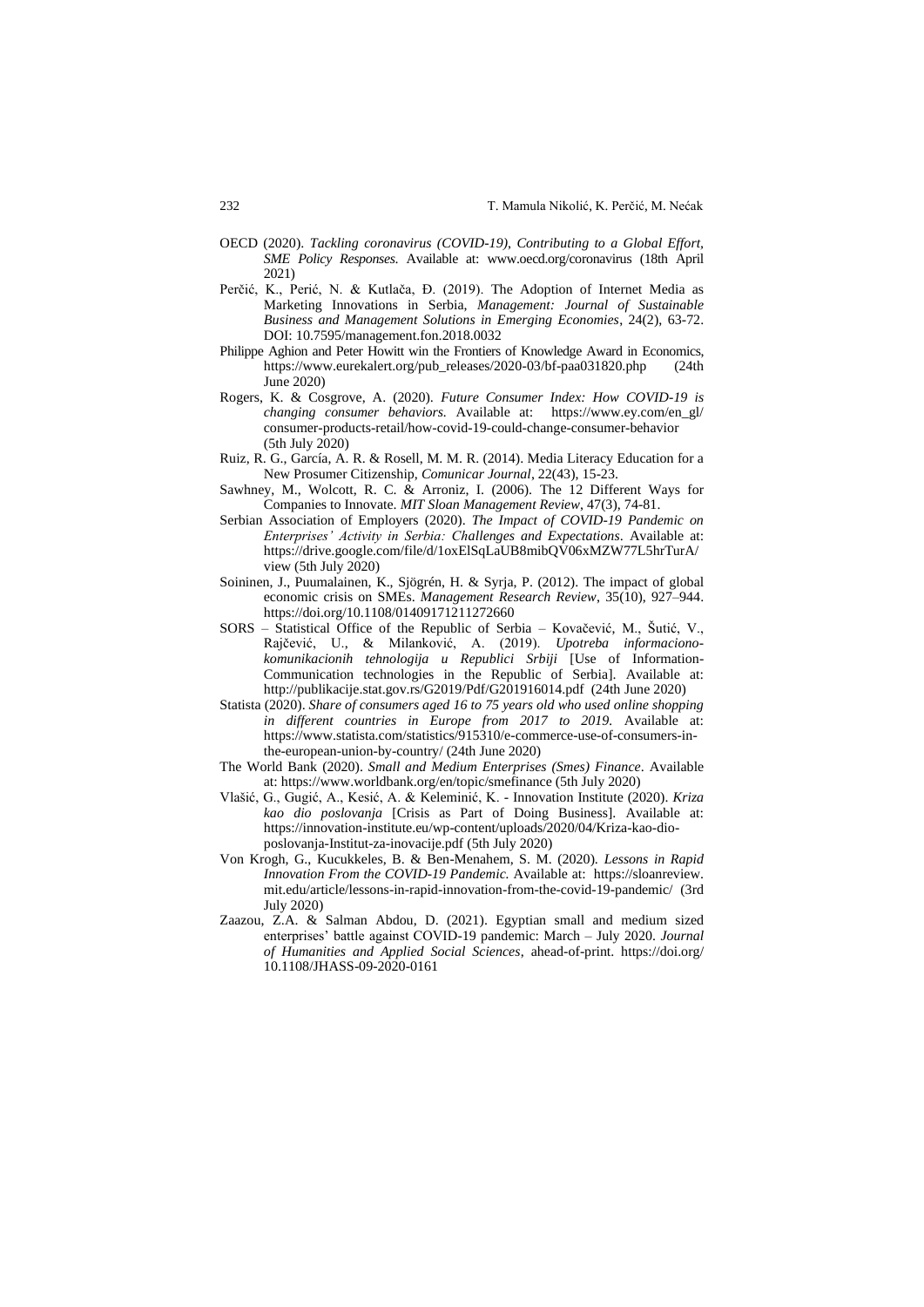## ММСП МОРАЈУ ДА ПРОМЕНЕ "ИГРУ" У ИЗАЗОВНИМ **ВРЕМЕНИМА КАО ШТО ЈЕ КРИЗА КОВИД-19: ПРОМЕНЕ У НАВИКАМА ПОНАШАЊА ПОТРОШАЧА**

**Татјана Мамула Николић<sup>1</sup> , Каролина Перчић<sup>2</sup> , Мирјана Нећак<sup>3</sup>** <sup>1</sup>Универзитет Метрополитан, Факултет за менаџмент, Београд, Србија

<sup>2</sup>Висока школа модерног бизниса, Београд, Србија <sup>3</sup>Лабораторија за дигиталну социометрију, Институт за филозофију и друштвену теорију, Универзитет у Београду, Београд, Србија

#### **Резиме**

У раду се анализира утицај пандемије, која је проузрокована вирусом ковид-19, како на понашање потрошача, тако и на сектор микро, малих и средњих предузећа (ММСП). Циљ овог рада је анализа куповних навика потрошача током кризе, као и њихових будућих намера у потрошњи, а с коначним циљем предлагања потенцијалних опција за нове развојне стратегије које су у складу са потребама потрошача. Разматрају се промене у навикама потрошача у свету, на основу резултата десктоп истраживања, и потрошача у Србији, на основу спроведеног емпиријског истраживања, у коме је учествовало 510 испитаника. Анкета потрошача је спроведена онлајн, на територији Републике Србије, од 23. до 29. априла 2020. године. Приликом обраде и анализе података коришћене су квантитативне статистичке методе: дескриптивна и компаративна статистика (χ2 тест, т-тест, регресија и корелација). Резултати анкете су, у неким сегментима, упоредиви са резултатима анкете McKinsey & Company, према којој је спроведено истраживање у 22 земље широм света по почетку пандемије.

Резултати емпиријског истраживања показују да су се потрошачке навике промениле у погледу структуре потрошње и метода куповине. Код потрошача у Србији је приметна промена понашања у куповини, тј. прелазак на дигитална решења поручивања производа, и врста производа који се учесталије купују од почетка пандемије. Емпиријско истраживање је доказало да је намера 30% потрошача да повећа куповину путем интернета након пандемије. Није доказано постојање статистички значајне разлике у одговорима испитаника различитих старосних категорија испитаника у погледу планираног поручивања путем интернета након пандемије.

У Србији, криза има прилично велик утицај на приходе, и индиректно на потрошњу и штедњу, при чему има већи негативан утицај на потрошњу и штедњу него на приходе. Скоро четвртина испитаника у Србији (24%) плаши се могућности останка без посла у наредном периоду, и 48% испитаника се изјаснило да није задовољно висином својих примања. Испитаници верују да ће се повећати куповина хране и безалкохолних напитака, средстава за дезинфекцију и средстава за личну хигијену, а да ће се смањити куповина одеће, обуће, горива, услуга за личну негу, техничких уређаја и опреме, брзе хране. Чак 75% испитаника верује да ће стечене навике током пандемије да се задрже и после кризе.

ММСП у Србији су неспремно дочекала нове изазове проузроковане кризом ковид-19, и с обзиром на тренутне околности развоја ситуације и према резултатима истраживања (30% потрошача намерава да настави куповину онлајн), услов да организација опстане и доживи дуг животни циклус јесте брзина адаптације на new normal. Стари начин пословања више не постоји – не постоји могућност враћања на уходан начин рада, већ је неопходно дефинисати и спроводити нове стратегије уз помоћ којих ће бити могуће одржавати позитивне резултате рада.